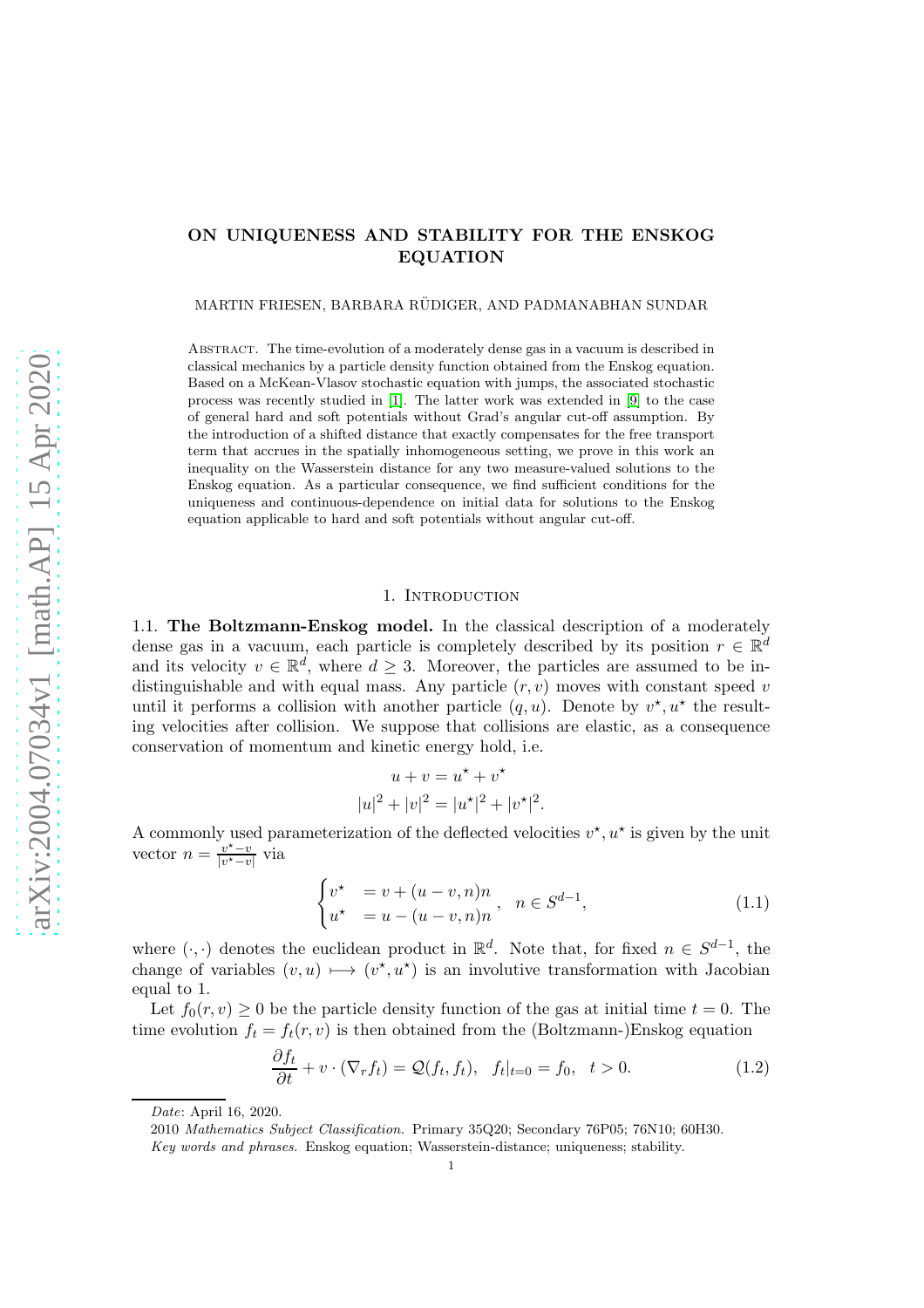Here  $Q$  is a non-local, nonlinear collision integral operator given by

$$
\mathcal{Q}(f_t, f_t)(r, v)
$$
\n
$$
= \int_{\mathbb{R}^{2d}} \int_{S^{d-1}} (f_t(r, v^*) f_t(q, u^*) - f_t(r, v) f_t(q, u)) \beta(r - q) B(|v - u|, n) d\eta d\eta, \quad (1.3)
$$

where dn denotes the Lebesgue surface measure on the sphere  $S^{d-1}$  and  $B(|v-u|, n) \geq 0$ the collision kernel so that  $B(|v - u|, n)dn$  includes the effect of velocity cross-section. The particular form of  $B(|v-u|, n)$  depends on the particular microscopic model one has in mind, while  $\beta(r - q) \geq 0$  describes the rate at which a particle at position r performs a collision with another particle at position q. For instance,  $\beta(r-q) = \delta_0(r-q)$ describes the case of local collisions governed by the classical Boltzmann equation, while the particular choice  $\beta(r-q) = \delta_o(|r-q|)$  describes the case where particles behave like billiard balls of radius  $\rho > 0$  and was studied by Rezakhanlou [\[13\]](#page-19-2). Following [\[1\]](#page-19-0) and [\[9\]](#page-19-1) we study in this work the case where  $\beta$  is a symmetric and smooth function. Applications, additional physical background and classical mathematical results are collected in the books of Cercignani [\[4\]](#page-19-3) and Cercignani, Illner, Pulvirenti [\[3\]](#page-19-4). For recent review articles on this topic we refer to Villani [\[15\]](#page-19-5) and Alexandre [\[2\]](#page-19-6).

1.2. Examples in dimension  $d = 3$ . Let us briefly comment on particular examples of collision kernels  $B(|v - u|, n)$  in dimension  $d = 3$ . Boltzmann's original model was first formulated for (true) hard spheres, i.e.  $B(|v-u|, n) = (u-v, n)$ . A transformation in polar coordinates to a system where the center is in  $\frac{u+v}{2}$  and  $e_3 = (0,0,1)$  is parallel to  $u - v$ , i.e.  $|u - v|e_3 = u - v$  leads to

$$
B(|v-u|,n)dn = |(v-u,n)| = |v-u|\sin\left(\frac{\theta}{2}\right)\cos\left(\frac{\theta}{2}\right)d\theta d\phi, \tag{1.4}
$$

where  $\theta \in (0, \pi]$  is the angle between  $u - v$  and  $u^* - v^*$  and  $\phi \in (0, 2\pi]$  is the longitude angle, see Tanaka [\[14\]](#page-19-7) or Horowitz and Karandikar [\[10\]](#page-19-8). This is summarized in Figure 1. Note that Boltzmann's original model [\(1.4\)](#page-1-0) satisfies Grad's angular cut-off assumption, i.e.

<span id="page-1-1"></span><span id="page-1-0"></span>
$$
\int_{S^2} B(|v-u|, n) dn < \infty.
$$

A mathematically more challenging class of models which does not satisfy Grad's angular cut-off assumption is provided by *long-range interactions* given by

$$
B(|v-u|,n)dn = |v-u|^{\gamma}b(\theta)d\theta d\xi, \qquad (1.5)
$$

where b is at least locally bounded on  $(0, \pi]$  and

$$
b(\theta) \sim \theta^{-1-\nu}, \quad \theta \to 0^+, \quad \nu \in (0,2).
$$

The parameters  $\gamma$  and  $\nu$  are related by

$$
\gamma = \frac{s-5}{s-1}, \qquad \nu = \frac{2}{s-1}, \quad s > 2.
$$
\n(1.6)

For long-range interactions one distinguishes between the following cases:

- (i) Very soft potentials  $s \in (2,3], \gamma \in (-3,-1]$  and  $\nu \in [1,2)$ .
- (ii) Soft potentials  $s \in (3,5)$ ,  $\gamma \in (-1,0)$  and  $\nu \in (\frac{1}{2})$  $(\frac{1}{2}, 1).$
- (iii) Maxwellian molecules  $s = 5, \gamma = 0$  and  $\nu = \frac{1}{2}$  $\frac{1}{2}$ .
- (iv) Hard potentials  $s > 5, \gamma \in (0, 1)$  and  $\nu \in (0, \frac{1}{2})$  $(\frac{1}{2})$ .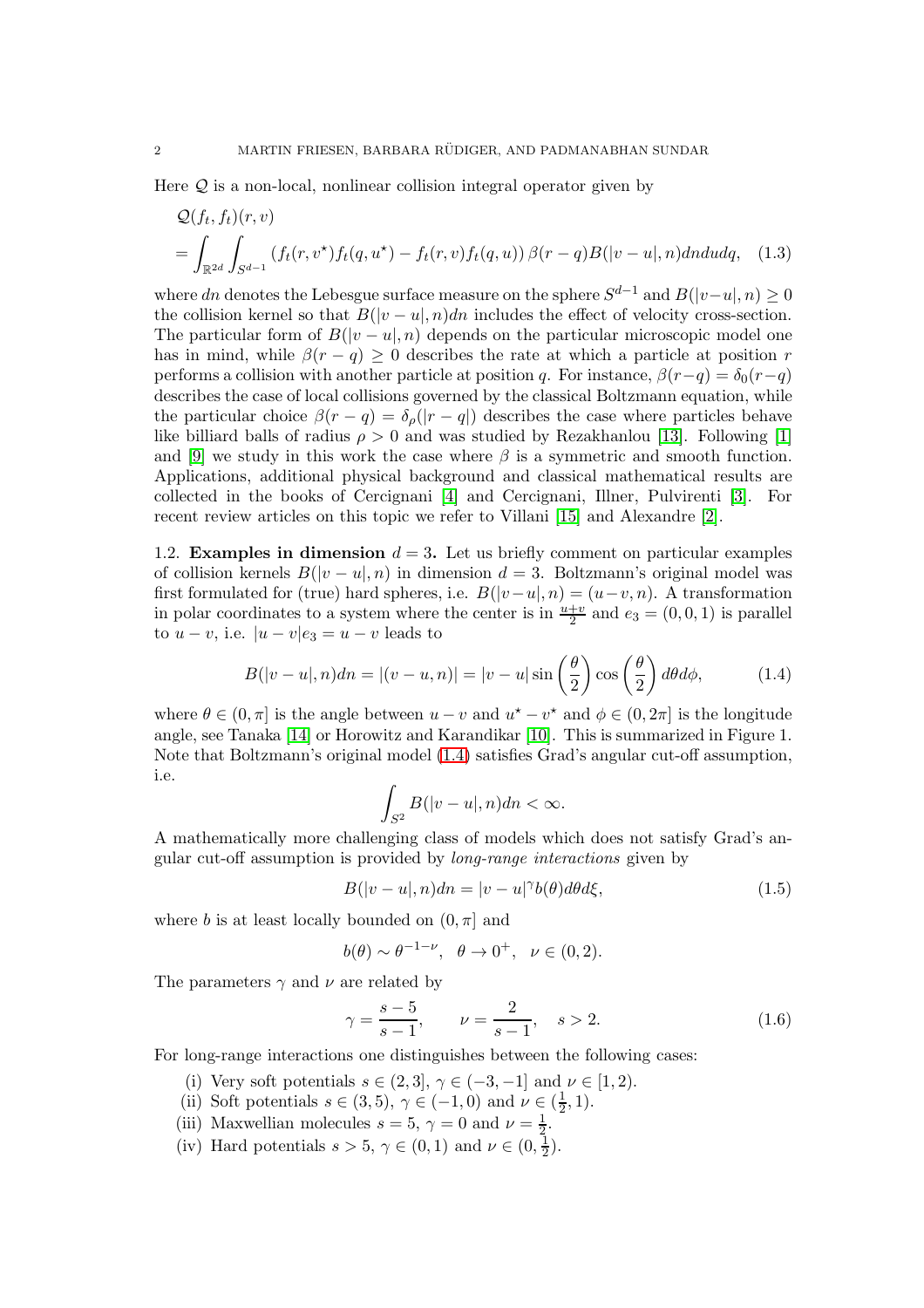

Figure 1. Parameterization of collisions

For additional details and comments we refer to [\[15\]](#page-19-5) or [\[2\]](#page-19-6). Note that one has

$$
\int_0^{\pi} b(\theta)d\theta = \infty \quad \text{but} \quad \int_0^{\pi} \theta^2 b(\theta)d\theta < \infty.
$$

Hence  $Q$  is in this case a non-linear and singular integral operator with either unbounded or singular coefficients. A rigorous analysis of the corresponding Cauchy problem [\(1.2\)](#page-0-0) is therefore a challenging mathematical task.

### 2. Statement of the result

2.1. Different parameterization of collisions. In order to study solutions to the Enskog equation it is feasible to find continuity properties of the deflected velocities  $v^*, u^*$  when the incoming velocities  $v, u$  are varied. Having in mind the case of long-range interactions [\(1.5\)](#page-1-1) it is also feasible to parameterize  $v^*$ ,  $u^*$  in terms of the angle  $\theta$ , i.e.  $n = n(v, u, \theta, \phi)$ , and hence study continuity properties of  $(u-v, n)n$  in  $u, v$  for fixed θ, φ. It was already pointed out by Tanaka that in  $d = 3$ ,  $(u, v)$  →  $(u - v, n)n$  cannot be smooth. To overcome this problem he introduced in [\[14\]](#page-19-7) another transformation of parameters which is bijective, has jacobian 1 and hence can be used on the right side of [\(1.1\)](#page-0-1). Such ideas have been extended to arbitrary dimension  $d \geq 3$  and are briefly summarized in this section, see [\[8\]](#page-19-9) and [\[11\]](#page-19-10). For this purpose set  $S^{d-2} = \{ \xi \in \mathbb{R} \mid S^{d-2} \leq \xi \leq \xi \}$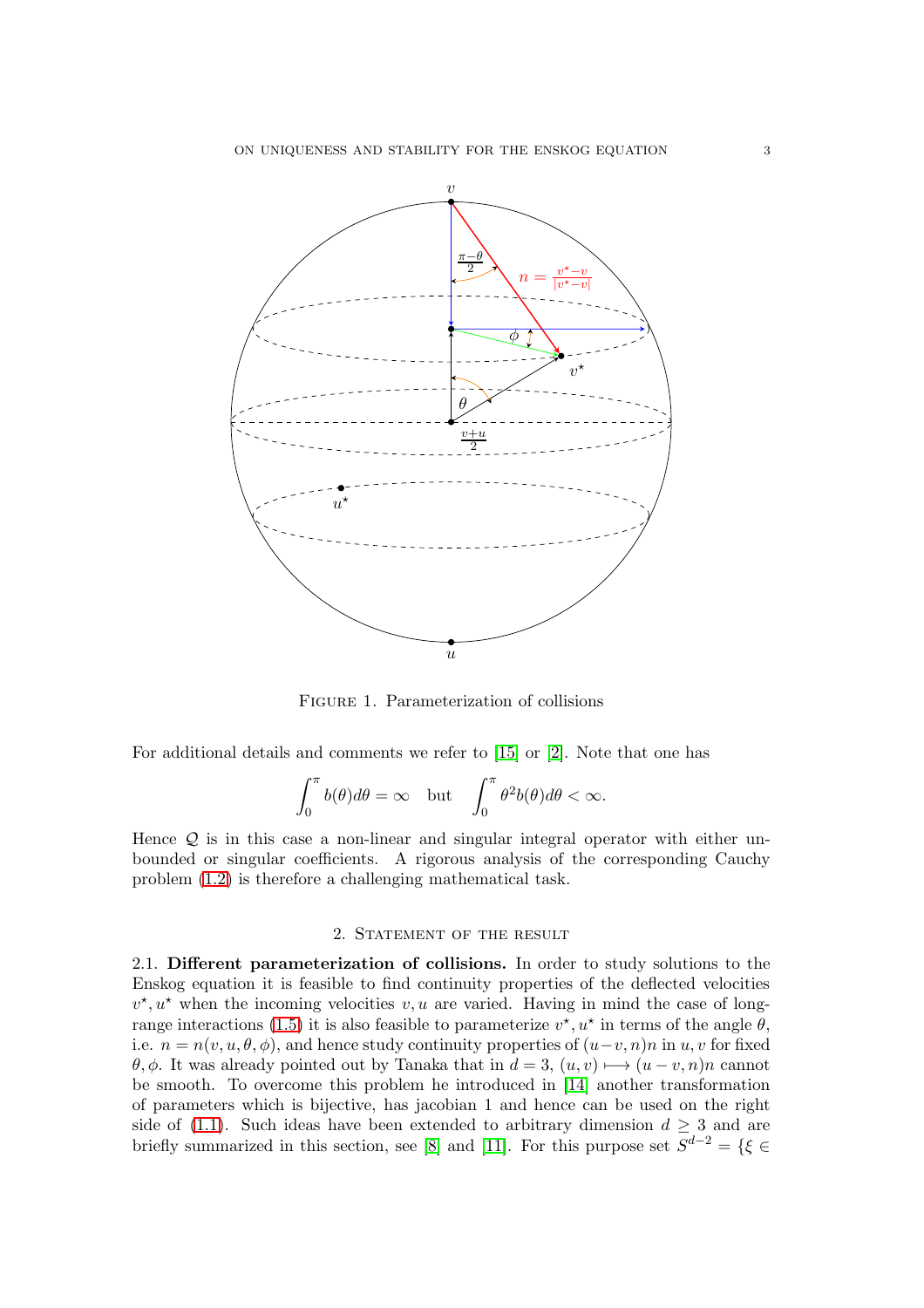$\mathbb{R}^{d-1}$  |  $|\xi| = 1$ } and define

$$
S^{d-2}(u-v) = \{ \omega \in \mathbb{R}^d \mid |u-v| = |\omega|, \ \ (u-v, \omega) = 0 \}.
$$

The following is due to [\[14\]](#page-19-7) and [\[8\]](#page-19-9), see also [\[9\]](#page-19-1) for this formulation.

**Lemma 2.1.** Let  $u, v \in \mathbb{R}^d$  with  $u \neq v$  and take  $n \in S^{d-1}$ . Then there exist  $(\theta, \xi) \in$  $(0, \pi] \times S^{d-2}$  *and a measurable bijective function*  $\Gamma(u-v, \cdot) : S^{d-2} \longrightarrow S^{d-2}(u-v), \xi \longmapsto$  $\Gamma(u - v, \xi)$  *such that* 

$$
n = \sin\left(\frac{\theta}{2}\right) \frac{u-v}{|u-v|} + \cos\left(\frac{\theta}{2}\right) \frac{\Gamma(u-v,\xi)}{|u-v|},\tag{2.1}
$$

where  $\theta = \theta(n) \in (0, \pi]$  *be the angle between*  $v^* - u^*$  *and*  $v - u$ *, i.e. it holds that*  $(v - u, v^* - u^*) = \cos(\theta)|v - u||v^* - u^*|.$ 

The representation of the vector n in  $(2.1)$  corresponds to the blue lines in Figure 1. Inserting this into [\(1.1\)](#page-0-1) gives after a short computation

<span id="page-3-2"></span><span id="page-3-1"></span><span id="page-3-0"></span>
$$
\begin{cases}\nv^* &= v + \alpha(v, u, \theta, \xi) \\
u^* &= u - \alpha(v, u, \theta, \xi)\n\end{cases}
$$
\n(2.2)

where

$$
\alpha(v, u, \theta, \xi) = \sin^2\left(\frac{\theta}{2}\right)(u - v) + \frac{\sin(\theta)}{2}\Gamma(u - v, \xi).
$$
 (2.3)

Note that [\(2.2\)](#page-3-1) remains true also for  $v = u$ , if we let  $\alpha(v, v, \theta, \xi) = 0$ , i.e. set  $\Gamma(0, \xi) = 0$ in [\(2.3\)](#page-3-2). Using (2.3) one finds for all  $u, v \in \mathbb{R}^d$ ,  $\theta \in (0, \pi]$  and  $\xi \in S^{d-2}$  the identity

<span id="page-3-3"></span>
$$
|\alpha(v, u, \theta, \xi)| = |v - u| \sin\left(\frac{\theta}{2}\right).
$$
 (2.4)

From now on we work with the parameterization [\(2.2\)](#page-3-1), where  $\alpha$  is given by [\(2.3\)](#page-3-2).

2.2. **Some notation.** Here and below we let  $\langle v \rangle := (1 + |v|^2)^{1/2}$  and frequently use the elementary inequalities

$$
\langle v + w \rangle \le \sqrt{2} (\langle v \rangle + \langle w \rangle)
$$
 and  $\langle v + w \rangle \le \sqrt{2} \langle v \rangle \langle w \rangle$ .

We denote by  $K, C > 0$  generic constants which may vary from line to line. Finally, for  $k \in \mathbb{N}$  we use the following function spaces

- $C^k(\mathbb{R}^{2d})$  the space of all continuous functions on  $\mathbb{R}^{2d}$  which are k-times continuously differentiable.
- $C_b^k(\mathbb{R}^{2d})$  the space of all  $f \in C^k(\mathbb{R}^{2d})$  such that f and its first k derivatives are bounded.
- $C_c^k(\mathbb{R}^{2d})$  the space of all  $f \in C^k(\mathbb{R}^{2d})$  such that f has compact support.
- Lip( $\mathbb{R}^{2d}$ ) the space of all globally Lipschitz continuous functions.

Denote by  $\mathcal{P}(\mathbb{R}^d)$  the space of probability measures and let

$$
\langle \psi, \mu \rangle = \int_{\mathbb{R}^{2d}} \psi(r,v) d\mu(r,v)
$$

be the pairing between  $\mu \in \mathcal{P}(\mathbb{R}^d)$  and an integrable function  $\psi$ .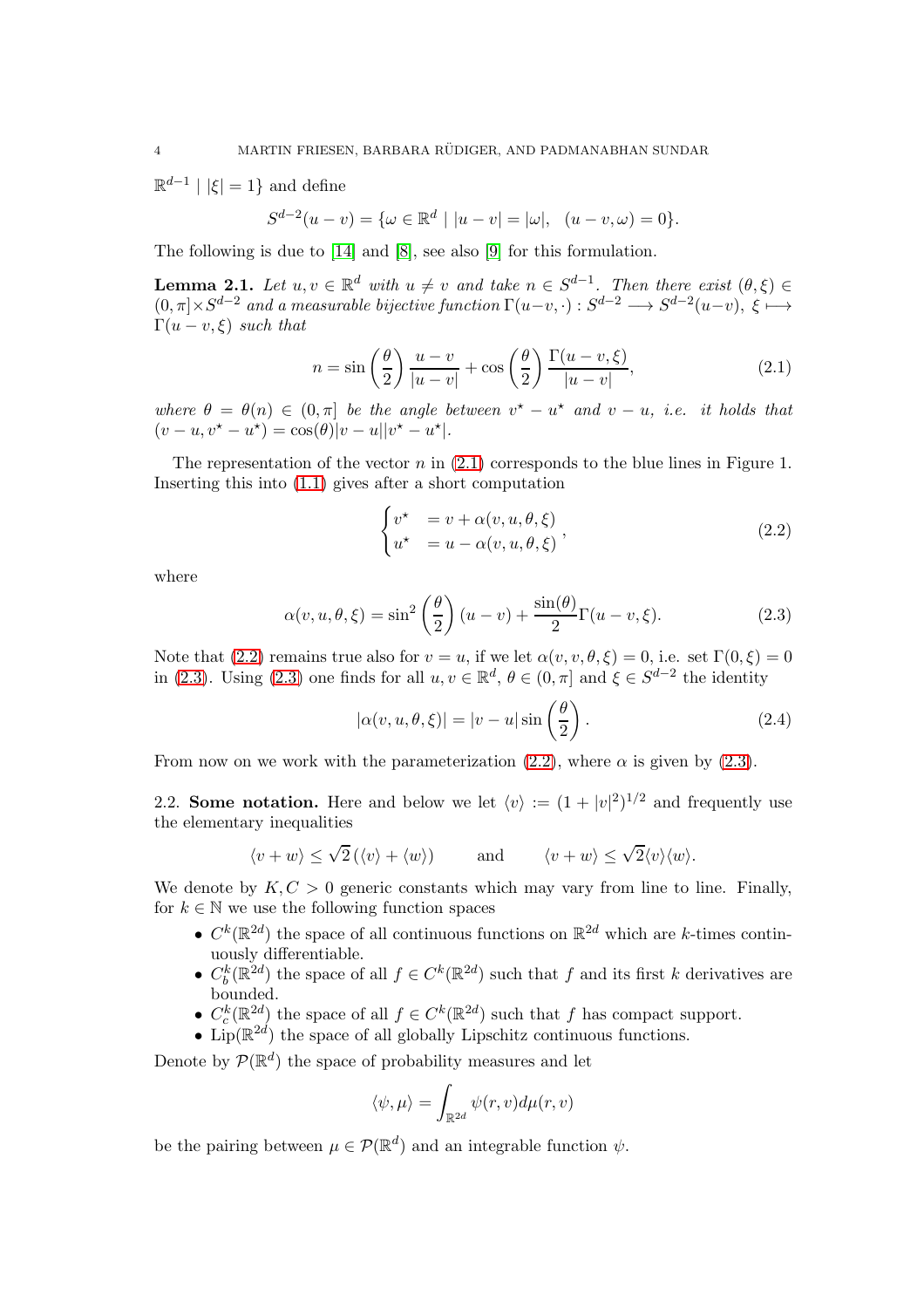2.3. Weak formulation for measure-solutions of the Enskog equation. In this work we take any dimension  $d \geq 3$  and assume that the collision kernel B is given by the velocity cross-section  $\sigma \geq 0$  and a measure Q such that

$$
B(|v-u|,n)dn \equiv \sigma(|v-u|)Q(d\theta)d\xi, \qquad \kappa := \int_{(0,\pi]} \theta Q(d\theta) < \infty \qquad (2.5)
$$

where  $d\xi$  is the Lebesgue surface measure on  $S^{d-2}$  (recall [\(2.1\)](#page-3-0)). Moreover suppose that  $0 \le \beta \in C_c^1(\mathbb{R}^d)$  is symmetric and, there exists  $\gamma \in (-d, 2]$  and  $c_{\sigma} \ge 1$  such that

$$
|\sigma(|z|) - \sigma(|w|)| \leq c_{\sigma} ||z|^{\gamma} - |w|^{\gamma} |, \quad z, w \in \mathbb{R}^d \setminus \{0\}.
$$

and

<span id="page-4-0"></span>
$$
\sigma(|z|) \le c_{\sigma} \begin{cases} |z|^{\gamma}, & \gamma \in (-d,0] \\ (1+|z|^2)^{\frac{\gamma}{2}}, & \gamma \in [0,2] \end{cases}.
$$

Without loss of generality we assume that  $\beta$  is bounded by 1.

**Remark 2.2.** *These conditions are satisfied for*  $\sigma(z) = |z|^\gamma$  *and also*  $\sigma(|z|) = (1+|z|^2)^{\frac{\gamma}{2}}$ *with*  $\gamma \in (-d, 2]$ *. In particular, we cover the case of hard and soft potentials, provided*  $s > 3$ .

Below we describe the weak formulation of the Enskog equation for measures, see [\[1\]](#page-19-0) and [\[9\]](#page-19-1) for additional details. Set  $\Xi = (0, \pi] \times S^{d-2}$  and, for  $\psi \in C_b^1(\mathbb{R}^d)$ , let

$$
(\mathcal{A}\psi)(r,v;q,u) = v \cdot (\nabla_r \psi)(r,v) + \sigma(|v-u|)\beta(r-q)(\mathcal{L}\psi)(r,v;u),
$$
\n
$$
(\mathcal{L}\psi)(r,v;u) = \int_{\Xi} (\psi(r,v+\alpha(v,u,\theta,\xi)) - \psi(r,v)) Q(d\theta)d\xi.
$$
\n(2.6)

By [\(2.4\)](#page-3-3) we obtain  $|\alpha(v, u, \theta, \xi)| \leq \theta |v - u|$  and

$$
|\psi(r, v + \alpha(v, u, \theta, \xi)) - \psi(r, v)| \le \theta |v - u| \max_{|\zeta| \le 2(|v| + |u|)} |\nabla_{\zeta} \psi(r, \zeta)|. \tag{2.7}
$$

In particular,  $(\mathcal{L}\psi)(r,v;u)$  is well-defined for all  $r, v, u$  and all  $\psi \in C^1(\mathbb{R}^{2d})$ . Moreover, if  $\psi \in C_b^1(\mathbb{R}^{2d})$ , then we obtain

$$
|\mathcal{A}\psi(r,v;q,u)| \leq \|\nabla_r \psi\|_{\infty} |v| + \|\nabla_v \psi\|_{\infty} |v - u|\sigma(|v - u|)|S^{d-2}|\kappa. \tag{2.8}
$$

**Definition 2.3.** Let  $\mu_0 \in \mathcal{P}(\mathbb{R}^{2d})$  and fix  $T > 0$ . A weak solution to the Enskog *equation is a family*  $(\mu_t)_{t \in [0,T]} \subset \mathcal{P}(\mathbb{R}^{2d})$  *such that* 

<span id="page-4-1"></span>
$$
\int_0^T \int_{\mathbb{R}^{4d}} |v - u|\sigma(|v - u|)\mu_t(dr, dv)\mu_t(dq, du)dt < \infty
$$
\n(2.9)

and, for any  $\psi \in C_b^1(\mathbb{R}^{2d})$ , we have

<span id="page-4-2"></span>
$$
\langle \psi, \mu_t \rangle = \langle \psi, \mu_0 \rangle + \int_0^t \langle A\psi, \mu_s \otimes \mu_s \rangle ds, \quad t \in [0, T]. \tag{2.10}
$$

*A solution is conservative if it has finite second moments in* v *and*

$$
\int_{\mathbb{R}^{2d}} \begin{pmatrix} v \\ |v|^2 \end{pmatrix} \mu_t(dr, dv) = \int_{\mathbb{R}^{2d}} \begin{pmatrix} v \\ |v|^2 \end{pmatrix} \mu_0(dr, dv), \quad t \in [0, T].
$$

*Analogously we define a global weak solution to the Enskog equation.*

Note that one has  $A_1 = 0$  where 1 denotes the constant function equal to one. Hence total mass is conserved and we may restrict our study of the Enskog equation without loss of generality to the case of probability distributions. A construction of such solutions was recently studied in [\[1\]](#page-19-0) and [\[9\]](#page-19-1).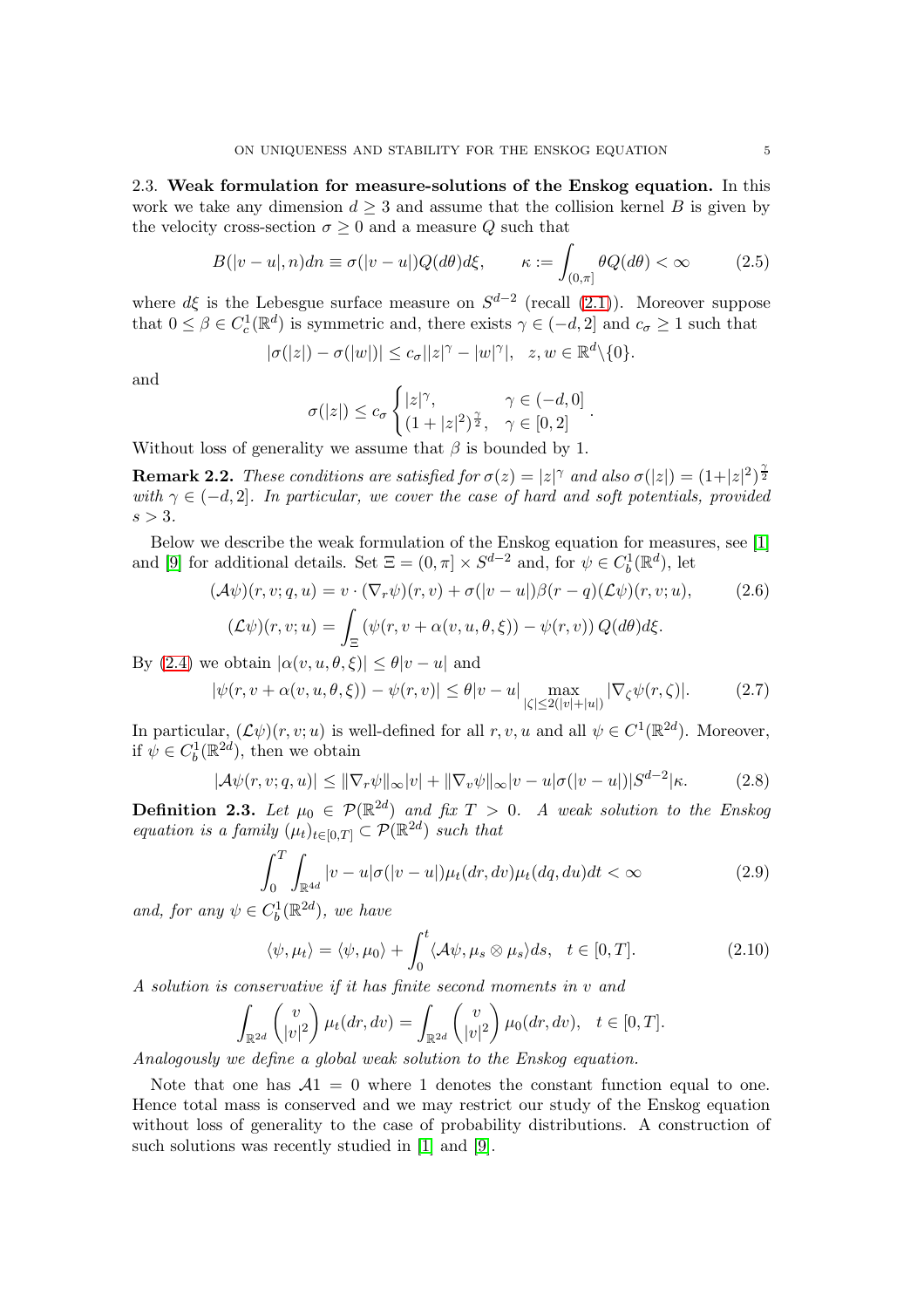2.4. Stability estimates for the Enskog equation. In this work we prove stability estimates for weak solutions to the Enskog equation in the Wasserstein distance. In contrast to the space-homogeneous case studied in [\[8\]](#page-19-9) the additional free transport term  $v \cdot \nabla_r$  prevents us from directly applying their methods. In order to take this transport of particles into account we introduce the *shifted* Wasserstein distance

$$
W_1^t(\mu, \nu) := W_1(S(-t)^*\mu, S(-t)^*\nu), \qquad t \in \mathbb{R},
$$

where  $S(t)$  is a one-parameter group of transformations defined by

$$
S(t)\psi(r,v) = \psi(r+tv,v), \qquad (r,v) \in \mathbb{R}^{2d}, \quad t \in \mathbb{R},
$$

 $S(t)^*$  denotes the adjoint operator to  $S(t)$  acting on measures  $\mu \in \mathcal{P}(\mathbb{R}^{2d})$  and  $\psi \in$  $C_b(\mathbb{R}^{2d})$  via

$$
\langle S(t)\psi,\mu\rangle = \langle \psi, S(t)^*\mu\rangle, \qquad t \in \mathbb{R}.\tag{2.11}
$$

and  $W_1$  denotes the classical Wasserstein distance, i.e.

<span id="page-5-2"></span>
$$
W_1(\mu,\nu) := \sup_{\|\psi\|_{\mathrm{Lip}} \leq 1} \langle \psi, \mu - \nu \rangle,
$$

where  $\text{Lip}(\mathbb{R}^{2d}) = \{ \psi \mid ||\psi||_{\text{Lip}} < \infty \}$  is the space of all globally Lipschitz continuous functions and  $||u(x) - v||$ 

<span id="page-5-0"></span>
$$
\|\psi\|_{\text{Lip}} = \sup_{(r,v)\neq(q,u)} \frac{|\psi(r,v) - \psi(q,u)|}{|r-q| + |v-u|}.
$$

In the case of hard potentials we obtain the following.

<span id="page-5-3"></span>**Theorem 2.4.** *Suppose that*  $\gamma \in [0,2]$ *, fix*  $T > 0$  *and*  $\delta > 0$ *. Then there exists a* constant  $K > 0$  such that for two given weak solutions  $(\mu_t)_{t \in [0,T]}, (\nu_t)_{t \in [0,T]}$  to the *Enskog equation satisfying*

$$
\mathcal{C}_{\gamma}(T, \mu + \nu, \delta) := \sup_{t \in [0,T]} \int_{\mathbb{R}^{2d}} \left( e^{\delta |\nu|^{1+\gamma}} + |r|^{1+\delta} \right) (\mu_t + \nu_t)(dr, dv) < \infty \tag{2.12}
$$

*we have, for*  $t \in [0, T]$ *,* 

$$
W_1^t(\mu_t, \nu_t) \le W_1(\mu_0, \nu_0) + KC_\gamma(T, \mu + \nu, \delta) \int_0^t W_1^s(\mu_s, \nu_s) (1 + |\log(W_1^s(\mu_s, \nu_s))|) ds.
$$

For soft potentials we obtain the following.

<span id="page-5-4"></span>**Theorem 2.5.** *Suppose that*  $\gamma \in (-d, 0)$  *and*  $\hat{f}$ *ix*  $T > 0$ *.* 

 $(a)$  If  $\gamma$  ∈ (−d, −1]*, then there exists a constant*  $K > 0$  *such that for two given weak* solutions  $(\mu_t)_{t \in [0,T]}, (\nu_t)_{t \in [0,T]}$  to the Enskog equation satisfying

<span id="page-5-1"></span>
$$
\Lambda(\mu_t + \nu_t) := \sup_{u \in \mathbb{R}^d} \int_{\mathbb{R}^{2d}} |v - u|^\gamma (\mu_t + \nu_t)(dr, dv) < \infty \tag{2.13}
$$

*and* [\(2.12\)](#page-5-0) *we have, for*  $t \in [0, T]$ *,* 

$$
W_1^t(\mu_t, \nu_t) \leq W_1(\mu_0, \nu_0) \exp\left(K \int_0^t (1 + \Lambda(\mu_s + \nu_s)) ds\right).
$$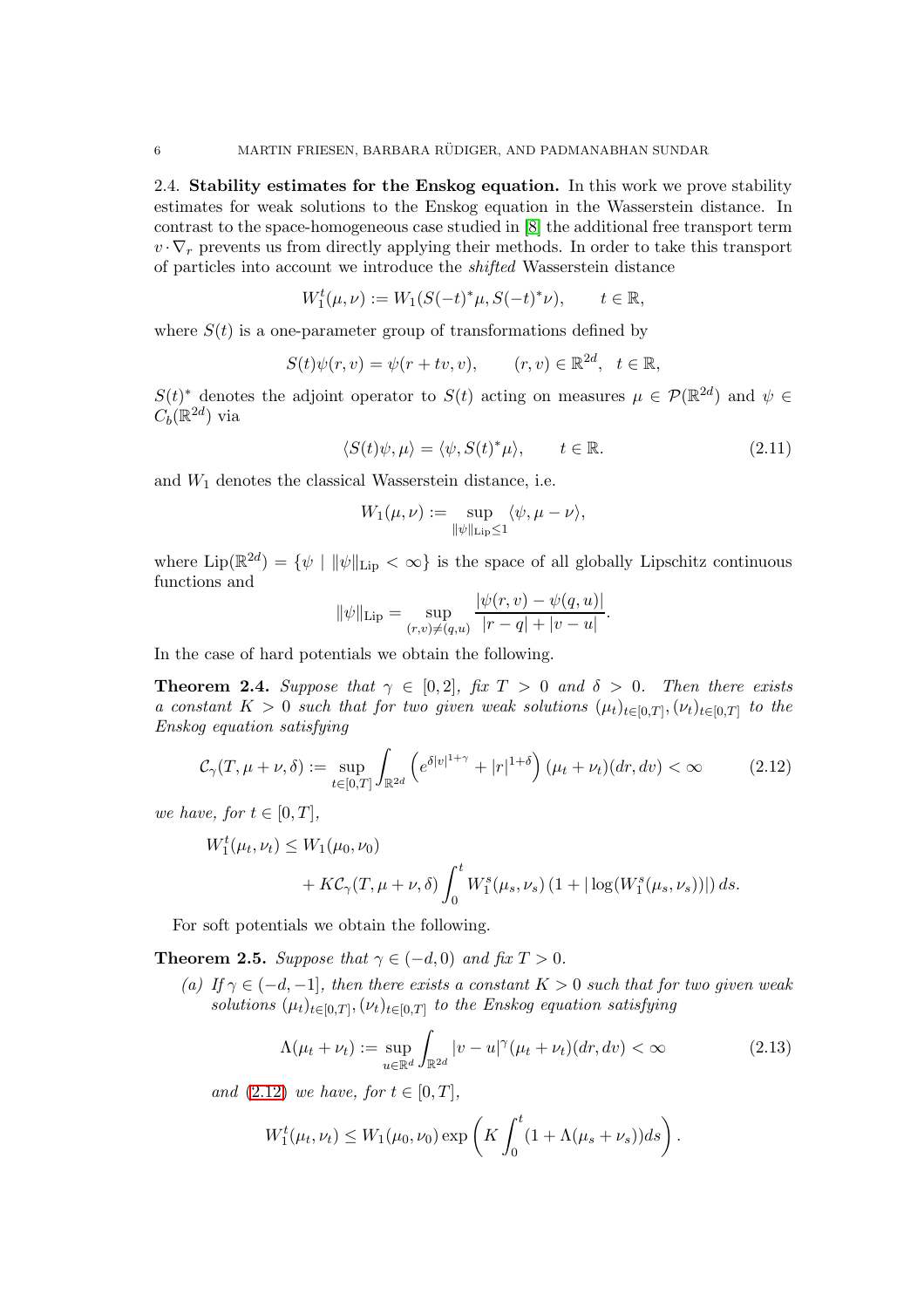*(b)* If  $\gamma \in (-1, 0)$ *. Then for each*  $\delta > 0$  *there exists a constant*  $K > 0$  *such that for two given weak solutions*  $(\mu_t)_{t \in [0,T]}, (\nu_t)_{t \in [0,T]}$  *to the Enskog equation satisfying*  $(2.12)$  *and*  $(2.13)$  *we have, for*  $t \in [0, T]$ *,* 

$$
W_1^t(\mu_t, \nu_t) \le W_1(\mu_0, \nu_0) + K\mathcal{C}_{\gamma}(T, \mu + \nu, \delta)
$$
  
 
$$
\cdot \sup_{s \in [0,T]} \Lambda(\mu_s + \nu_s) \int_0^t W_1^s(\mu_s, \nu_s) (1 + |\log(W_1^s(\mu_s, \nu_s))|) ds.
$$

Condition [\(2.13\)](#page-5-1) stems from the necessity to compensate the singularity of  $\sigma(|v-u|)$ at zero appearing in the case of soft potentials, see [\(1.5\)](#page-1-1).

**Remark 2.6.** *Suppose that*  $\gamma \in (-d, 0)$  *and let*  $\mu_t(dr, dv) = f_t(r, v) dr dv$ ,  $\nu_t(dr, dv) =$  $g_t(r, v) dr dv$ . Then for each  $p > \frac{d}{d + \gamma}$  there exists a constant  $C(p, \gamma) > 0$  such that

$$
\Lambda(\mu_t + \nu_t) \le 2 + C(p, \gamma) \Bigg[ \left( \int_{\mathbb{R}^d} \left( \int_{\mathbb{R}^d} f_t(r, v) dr \right)^p dv \right)^{1/p} + \left( \int_{\mathbb{R}^d} \left( \int_{\mathbb{R}^d} g_t(r, v) dr \right)^p dv \right)^{1/p} \Bigg].
$$

Above estimates are sufficient to imply uniqueness and stability (with respect to initial data) of weak solutions to the Enskog equation. Indeed, by using a generalization of the Gronwall inequality as stated in the appendix (see e.g. [\[5,](#page-19-11) Lemma 5.2.1, p. 89]) we obtain the following.

## **Theorem 2.7.**  $Fix T > 0$ .

- (a) Let  $(\mu_t)_{t\in[0,T]}, (\nu_t)_{t\in[0,T]}$  be two weak solutions to the Enskog equation. Suppose *one of the following conditions is satisfied:*
	- $\gamma \in [0, 2]$  *and there exists*  $\delta > 0$  *with*

$$
\mathcal{C}_{\gamma}(T,\mu+\nu,\delta)<\infty.
$$

•  $\gamma \in (-1,0)$  *and there exists*  $\delta > 0$  *with* 

$$
\mathcal{C}_{\gamma}(T,\mu+\nu,\delta)+\sup_{t\in[0,T]}\Lambda(\mu_t+\nu_t)<\infty.
$$

• 
$$
\gamma \in (-d, -1],
$$
  
\n
$$
\sup_{t \in [0,T]} \left\{ \Lambda(\mu_t + \nu_t) + \int_{\mathbb{R}^{2d}} |v|^2 (\mu_t(dr, dv) + \nu_t(dr, dv)) \right\} < \infty.
$$

*If*  $\mu_0 = \nu_0$ *, then*  $\mu_t = \nu_t$  *for all*  $t \in [0, T]$ *.* 

- (b) Let  $(\mu_t^{(n)})$  $\mathcal{L}_t^{(n)}$ <sub>t</sub> $\in$ <sub>[0,T]</sub> and  $(\mu_t)_{t \in [0,T]}$  be weak solutions to the Enskog equation. Suppose *one of the following conditions is satisfied:*
	- $\gamma \in [0, 2]$  *and there exists*  $\delta > 0$  *with*

$$
\sup_{n\in\mathbb{N}} C_{\gamma}(T,\mu^{(n)}+\mu,\delta)<\infty.
$$

•  $\gamma \in (-1,0)$  *and there exists*  $\delta > 0$  *with* 

$$
\sup_{n\in\mathbb{N}}\left\{\mathcal{C}_\gamma(T,\mu^{(n)}+\mu,\delta)+\sup_{t\in[0,T]}\Lambda(\mu^{(n)}_t+\mu_t)\right\}<\infty.
$$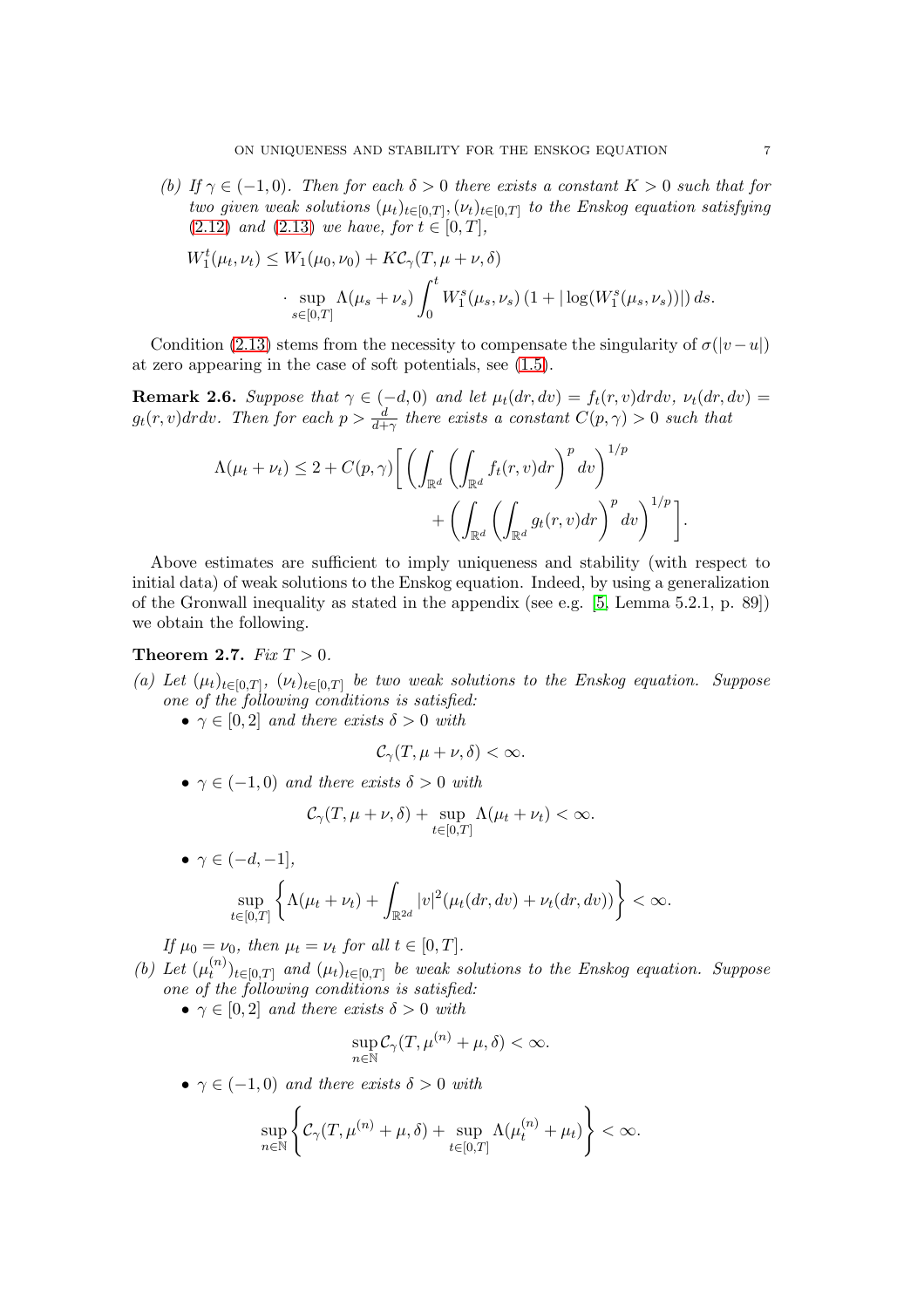8 MARTIN FRIESEN, BARBARA RÜDIGER, AND PADMANABHAN SUNDAR

$$
\bullet \ \gamma \in (-d, -1] \ \text{and}
$$
\n
$$
\sup_{n \in \mathbb{N}} \sup_{t \in [0, T]} \left\{ \Lambda(\mu_t^{(n)} + \mu_t) + \int_{\mathbb{R}^{2d}} |v|^2(\mu_t^{(n)}(dr, dv) + \mu_t(dr, dv)) \right\} < \infty.
$$
\nIf  $W_1(\mu_0^{(n)}, \mu_0) \to 0 \text{ as } n \to \infty$ , then\n
$$
\lim_{n \to \infty} \sup_{t \in [0, T]} W_1^t(\mu_t^{(n)}, \mu_t) = 0.
$$

Our proofs are partially inspired by the work of Fournier and Mouhot [\[8\]](#page-19-9) where similar estimates for solutions to the space-homogeneous Boltzmann equation have been established. However, since we work in the space-inhomogeneous setting we have to replace the classical Wasserstein distance  $W_1$  to by a shifted distance  $W_1^t$  which compensates the free transport operator  $v \cdot \nabla_r$  appearing in the definition of A, see [\(2.6\)](#page-4-0). For hard-potentials the authors have used in [\[8\]](#page-19-9) Povzner inequalities to prove creation of exponential moments for solutions to the (space-homogeneous) Boltzmann equation, see also [\[12\]](#page-19-12) and the references therein. Their proofs implicitly use the fact that any two particles may perform a collision. In contrast to that, in the spaceinhomogeneous setting studied here  $\beta$  is compactly supported and hence only particles being close enough may perform a collision. This prevents us from proving similar results on the creation of moments for the Enskog equation with hard potentials.

Other uniqueness results for the space-homogeneous Boltzmann equation are based on additional regularity assumptions for the solution, see e.g. [\[6\]](#page-19-13) and [\[17\]](#page-19-14).

#### 3. Mild formulation for the Enskog equation

In order to prove the desired stability estimates for the shifted distance  $W_1^t$ , it is reasonable to use another formulation of the Enskog equation which involves the semigroup  $S(t)$ . This is precisely the content of this section. Define for  $(r, v), (q, u) \in \mathbb{R}^{2d}$ and  $\psi \in \text{Lip}(\mathbb{R}^{2d})$ 

$$
(\mathcal{B}\psi)(r,v;q,u)=\sigma(|v-u|)\beta(r-q)(\mathcal{L}\psi)(r,v;u).
$$

Then there exists a constant  $C > 0$  such that for each  $\psi \in \text{Lip}(\mathbb{R}^{2d})$  one has

$$
|(\mathcal{B}\psi)(r,v;q,u)| \le C|v-u|\sigma(|v-u|) \|\psi\|_{\text{Lip}}.\tag{3.1}
$$

The next result is crucial for estimating weak solutions to the Enskog equation.

<span id="page-7-4"></span>**Proposition 3.1.** *Fix*  $T > 0$  *and let*  $(\mu_t)_{t \in [0,T]} \subset \mathcal{P}(\mathbb{R}^{2d})$  *satisfy* 

<span id="page-7-3"></span><span id="page-7-1"></span><span id="page-7-0"></span>
$$
\sup_{t\in[0,T]}\int_{\mathbb{R}^{2d}}|v|^2\mu_t(dr,dv)<\infty.\tag{3.2}
$$

*If*  $(\mu_t)_{t \in [0,T]}$  *is a weak solution to the Enskog equation, then* 

$$
\langle \psi, \mu_t \rangle = \langle S(t)\psi, \mu_0 \rangle + \int_0^t \langle \mathcal{B}S(t-s)\psi, \mu_s \otimes \mu_s \rangle ds, \quad t \in [0, T]. \tag{3.3}
$$

*holds for each*  $\psi \in \text{Lip}(\mathbb{R}^{2d})$ .

*Proof.* Fix  $\psi \in C_b^2(\mathbb{R}^{2d})$  and  $t \in (0,T]$ . Let us show that the function  $[0,t] \ni s \mapsto$  $\langle S(t - s)\psi, \mu_s \rangle$  is absolutely continuous and for a.a.  $s \in [0, t)$  it holds that

<span id="page-7-2"></span>
$$
\frac{d}{ds}\langle S(t-s)\psi,\mu_s\rangle = \langle \mathcal{B}S(t-s)\psi,\mu_s\otimes\mu_s\rangle.
$$
 (3.4)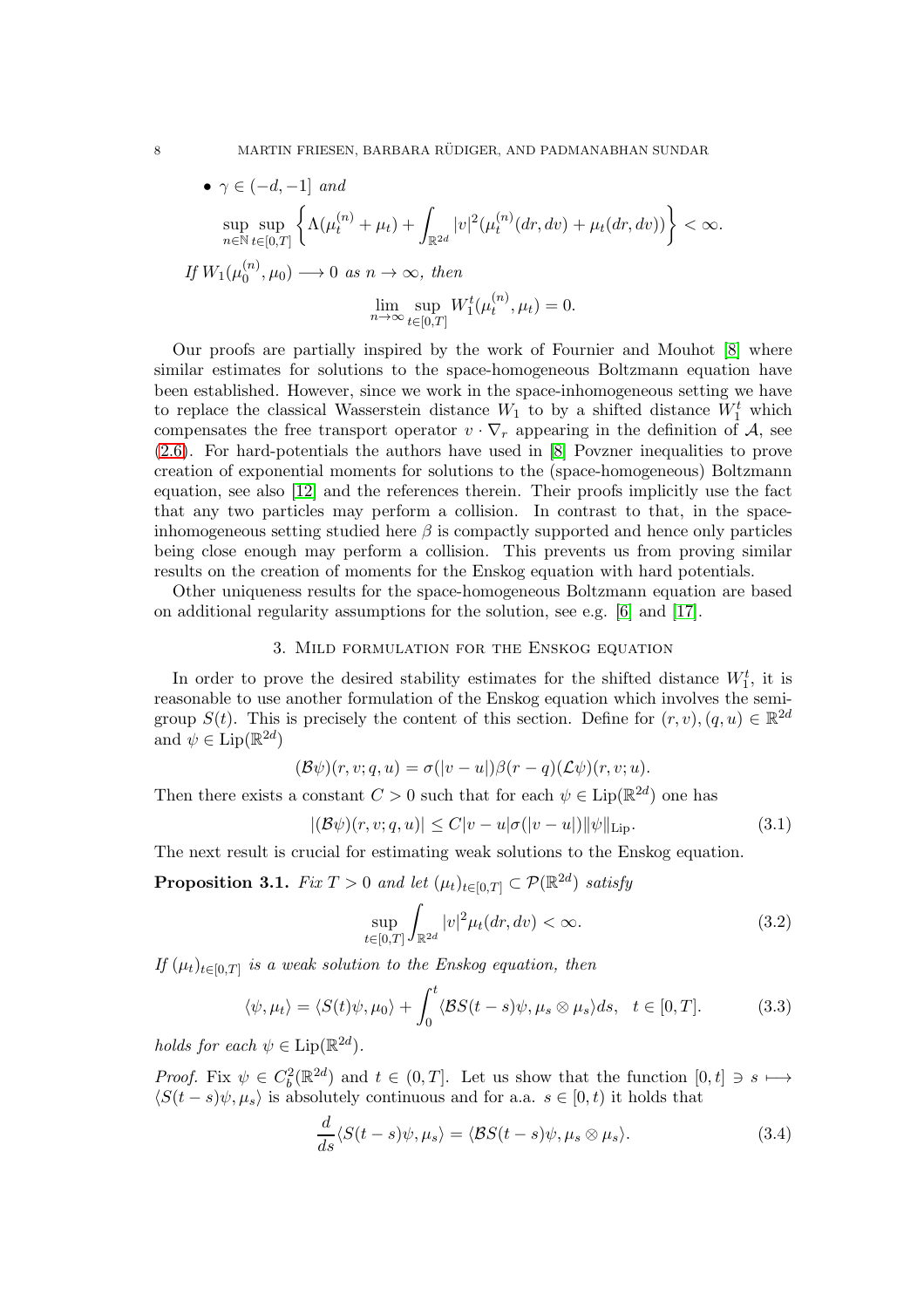In such a case, using  $(3.2)$  and  $(3.1)$ , we may integrate  $(3.4)$  over  $[0, t]$  which would readily yield [\(3.3\)](#page-7-3) for  $\psi \in C_b^2(\mathbb{R}^{2d})$ . If  $\psi \in \text{Lip}(\mathbb{R}^{2d})$  then we may find a sequence of functions  $\psi_n \in C_b^2(\mathbb{R}^{2d})$  such that  $\sup_{n \in \mathbb{N}} ||\psi_n||_{\text{Lip}} < \infty$  and  $\psi_n \longrightarrow \psi$  pointwise. Hence passing to the limit  $n \to \infty$  proves that [\(3.3\)](#page-7-3) also holds for  $\psi \in \text{Lip}(\mathbb{R}^{2d})$ .

Arguing in this way, it remains to prove [\(3.4\)](#page-7-2) for each  $\psi \in C_b^2(\mathbb{R}^{2d})$  and fixed  $t > 0$ . Take  $s \in [0, t)$  and let  $h \in \mathbb{R}$  with  $|h| \leq (t - s) \wedge 1$ . Write

$$
\frac{\langle S(t-(s+h))\psi,\mu_{s+h}\rangle-\langle S(t-s)\psi,\mu_s\rangle}{h} = \left\langle \frac{S(t-(s+h))\psi-S(t-s)\psi}{h},\mu_{s+h}\right\rangle + \frac{\langle S(t-s)\psi,\mu_{s+h}\rangle-\langle S(t-s)\psi,\mu_s\rangle}{h}.
$$

Since  $(\mu_t)_{t\geq 0}$  satisfies the Enskog equation and  $S(t-s)\psi \in C_b^2(\mathbb{R}^{2d})$  we conclude that

$$
\frac{\langle S(t-s)\psi, \mu_{s+h}\rangle - \langle S(t-s)\psi, \mu_s\rangle}{h} \longrightarrow \langle AS(t-s)\psi, \mu_s \otimes \mu_s\rangle, \qquad h \to 0 \qquad (3.5)
$$

for a.a.  $s \in [0, t)$ . Next we will prove that

$$
\left\langle \frac{S(t-(s+h))\psi - S(t-s)\psi}{h}, \mu_{s+h} \right\rangle \longrightarrow -\int_{\mathbb{R}^{2d}} v \cdot (\nabla_r S(t-s)\psi)(r, v)\mu_s(dr, dv)
$$
\n(3.6)

as  $h \to 0$ . Combining then [\(3.5\)](#page-8-0), [\(3.6\)](#page-8-1) and using the definition of A and B proves [\(3.4\)](#page-7-2). In order to prove [\(3.6\)](#page-8-1) we let

$$
f_h(r, v) = S(t - (s + h))\psi(r, v) = \psi(r + (t - s - h)v, v)
$$

and denote the corresponding pointwise derivative with respect to h at  $h = 0$  by

<span id="page-8-1"></span><span id="page-8-0"></span>
$$
f'_0(r,v) = -v \cdot (\nabla_r \psi)(r + (t - s)v, v).
$$

For  $R > 0$  take a smooth function  $\varphi_R$  on  $\mathbb{R}^d$  such that  $\mathbb{1}_{[0,R]}(|v|) \leq \varphi_R(v) \leq \mathbb{1}_{[0,2R]}(|v|)$ . Then

$$
\left\langle \frac{S(t-(s+h))\psi - S(t-s)\psi}{h}, \mu_{s+h} \right\rangle
$$
  
=  $\left\langle \frac{f_h - f_0}{h} - f'_0, \mu_{s+h} \right\rangle + \left\langle f'_0, \mu_{s+h} \right\rangle$   
=  $\left\langle \frac{f_h - f_0}{h} - f'_0, \mu_{s+h} \right\rangle + \left\langle f'_0 \varphi_R, \mu_{s+h} - \mu_s \right\rangle + \left\langle f'_0 (1 - \varphi_R), \mu_{s+h} - \mu_s \right\rangle + \left\langle f'_0, \mu_s \right\rangle$   
=  $J_1 + J_2 + J_3 + J_4.$ 

Using the estimate

$$
\left| \frac{f_h(r,v) - f_0(r,v)}{h} - f'_0(r,v) \right| \le \frac{|h|}{2} |v|^2 ||\psi||_{C_b^2}
$$

we obtain

$$
|J_1| \le \frac{|h|}{2} ||\psi||_{C_b^2} \sup_{|h| \le (t-s)\wedge 1} \int_{\mathbb{R}^{2d}} |v|^2 \mu_{s+h}(dr, dv).
$$

Similarly, using  $|f'_0(r, v)| \le |v| \|\psi\|_{C_b^1}$  gives  $f'_0 \varphi_R \in C_b(\mathbb{R}^{2d})$  and hence we obtain  $\lim_{h \to 0} J_2 = 0, \quad \forall R > 0 \text{ and } s > 0,$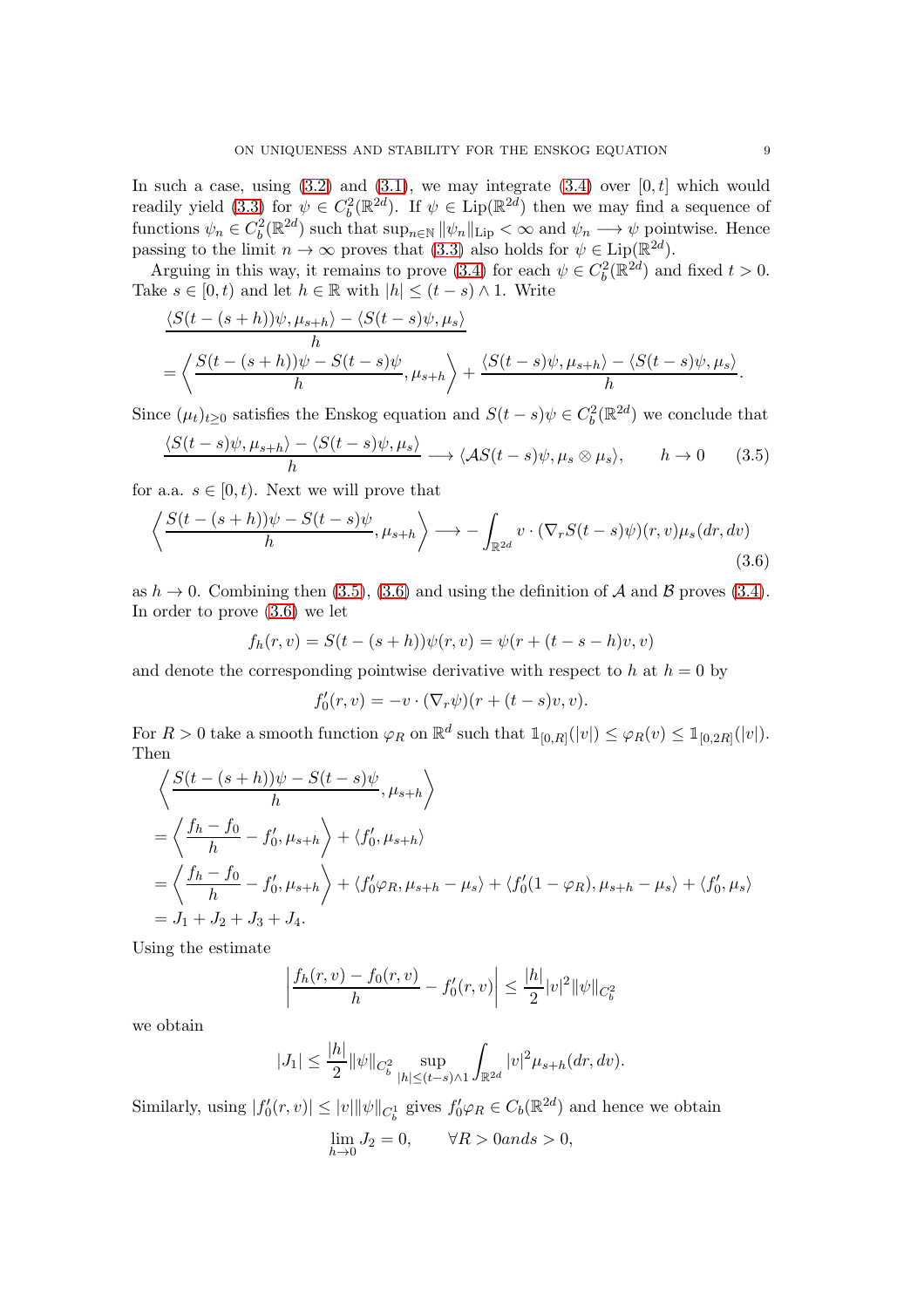since  $\mathbb{R}_+ \ni s \longmapsto \langle f'_0\varphi_R, \mu_s \rangle$  is continuous which essentially follows from [\(2.8\)](#page-4-1) combined with [\(2.10\)](#page-4-2), and a standard approximation of  $C_b^1(\mathbb{R}^{2d})$  functions by  $C_b(\mathbb{R}^{2d})$  functions. For  $J_3$  we use  $1 - \varphi_R(v) \leq \mathbb{1}_{(R,\infty)}(|v|)$  so that

$$
|J_3| \le ||\psi||_{C_b^1} \int_{|v|>R} |v|(\mu_{s+h}(dr,dv) + \mu_s(dr,dv))
$$
  

$$
\le \frac{2||\psi||_{C_b^1}}{R} \sup_{|h| \le (t-s)\wedge 1} \int_{\mathbb{R}^{2d}} |v|^2 \mu_{s+h}(dr,dv).
$$

Combining these estimates yields [\(3.6\)](#page-8-1) as  $h \to 0$  and letting  $R \to \infty$  thus completes the proof of Proposition 3.1. the proof of Proposition [3.1.](#page-7-4)

### 4. The coupling inequality

Below we first provide another representation for the metric  $W_1^t(\mu, \nu)$  in terms of optimal couplings. Additional details on the classical Wasserstein distance and optimal transport are given in [\[16\]](#page-19-15). Let  $\mu, \nu \in \mathcal{P}(\mathbb{R}^{2d})$ . A coupling H of  $(\mu, \nu)$  is a probability measure on  $\mathbb{R}^{4d}$  such that its marginals are given by  $\mu$  and  $\nu$ , respectively. Let  $\mathcal{H}(\mu, \nu)$ the space of all such couplings. Define a one-parameter family of norms on  $\mathbb{R}^{2d}$  via

$$
|(r,v)-(\widetilde{r},\widetilde{v})|_t:=|(r-vt)-(\widetilde{r}-\widetilde{v}t)|+|v-\widetilde{v}|, \quad t\geq 0.
$$

Related to this family we define the Lipschitz norms

<span id="page-9-0"></span>
$$
\|\psi\|_{t} := \sup_{(r,v)\neq(\widetilde{r},\widetilde{v})} \frac{|\psi(r,v) - \psi(\widetilde{r},\widetilde{v})|}{|(r,v) - (\widetilde{r},\widetilde{v})|_{t}}, \quad t \geq 0.
$$

Note that these Lipschitz norms are all equivalent. We will use the following simple observation.

**Lemma 4.1.** Let  $\mu, \nu$  be probability measures with finite first moments and take  $t \geq 0$ . *Then there exists*  $H_t \in \mathcal{H}(\mu, \nu)$  *such that* 

$$
W_1^t(\mu, \nu) = \sup_{\|\psi\|_0 \le 1} \langle S(-t)\psi, \mu - \nu \rangle
$$
  
= 
$$
\sup_{\|\psi\|_t \le 1} \langle \psi, \mu - \nu \rangle = \int_{\mathbb{R}^{4d}} |(r, v) - (\tilde{r}, \tilde{v})|_t dH_t(r, v; \tilde{r}, \tilde{v}).
$$
 (4.1)

*Proof.* The first equality in  $(4.1)$  follows by definition of  $W_1^t$  combined with  $(2.11)$ . For the second equality in [\(4.1\)](#page-9-0) observe that, for any  $\psi$  with  $\|\psi\|_0 \leq 1$ , we get  $\|S(-t)\psi\|_t \leq$ 1. Conversely any  $\psi$  satisfying  $\|\psi\|_t \leq 1$  can be written as  $\psi = S(-t)\phi$  where  $\phi := S(t)\psi$ satisfies  $\|\phi\|_0 \leq 1$ . The last equality in [\(4.1\)](#page-9-0) is a particular case of the Kantorovich duality for Wasserstein distances (see e.g. [16] Theorem 5.10] duality for Wasserstein distances (see e.g. [\[16,](#page-19-15) Theorem 5.10]).

The following is an extension of  $[8,$  Theorem 2.2 to the space-inhomogeneous case.

<span id="page-9-1"></span>**Proposition 4.2.** *Take*  $T > 0$  *and let*  $(\mu_t)_{t \in [0,T]}, (\nu_t)_{t \in [0,T]}$  *be two weak solutions to the Enskog equation satisfying*

<span id="page-9-2"></span>
$$
\sup_{t\in[0,T]}\int_{\mathbb{R}^{2d}}|v|^2(\mu_t(dr,dv)+\nu_t(dr,dv))<\infty,
$$

*and*

$$
\int_0^T \int_{\mathbb{R}^{4d}} (|v| + |u| + |r| + |q|) \sigma(|v - u|)
$$
\n(4.2)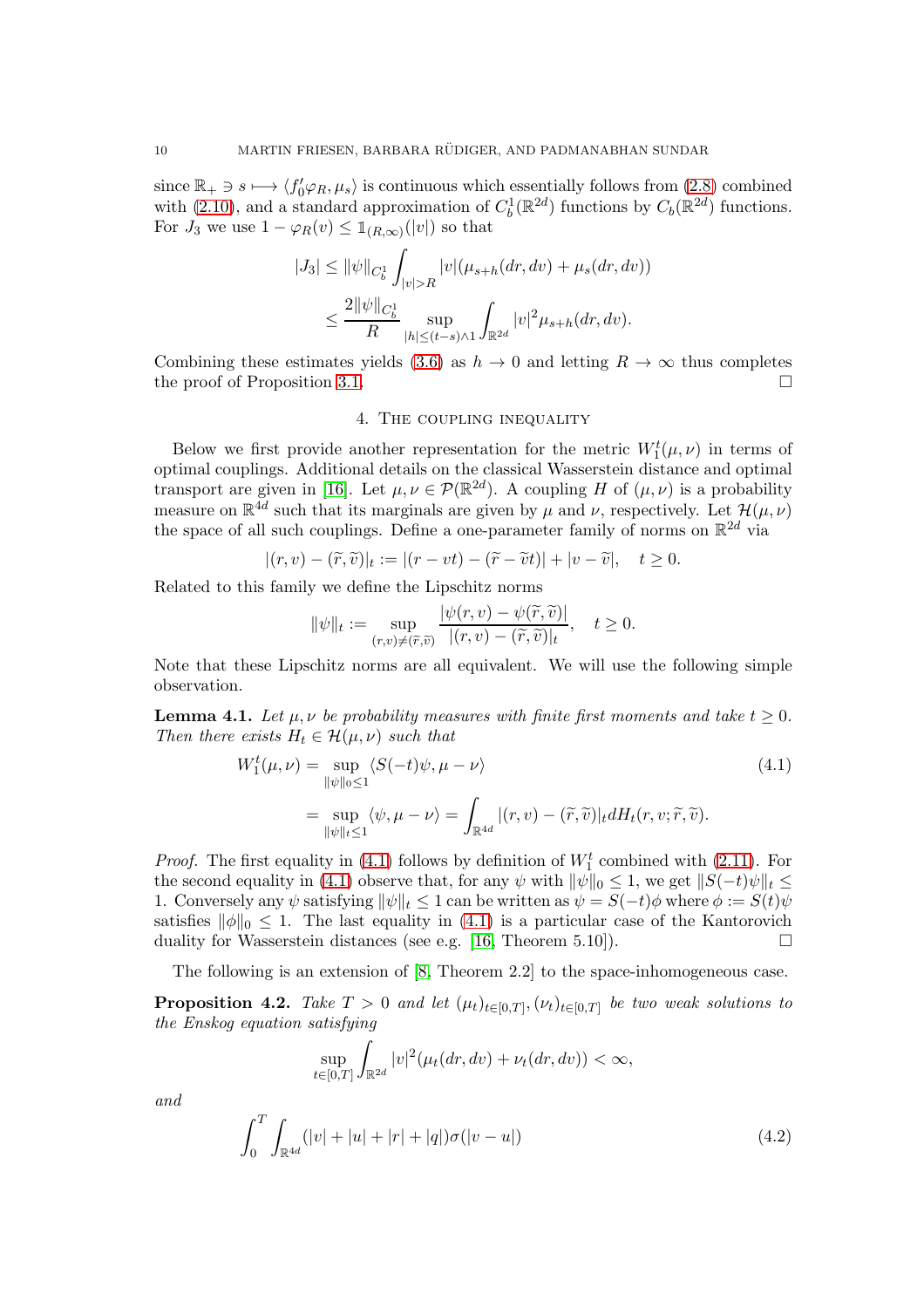<span id="page-10-2"></span> $(\mu_t(dq, du)\mu_t(dr, dv) + \nu_t(dq, du)\nu_t(dr, dv)) dt < \infty.$ 

*For*  $t \in [0, T]$  *let*  $H_t \in \mathcal{H}(\mu_t, \nu_t)$  *be such that* 

$$
W_1^t(\mu_t, \nu_t) = \int_{\mathbb{R}^{4d}} |(r, v) - (\widetilde{r}, \widetilde{v})|_t dH_t(r, v; \widetilde{r}, \widetilde{v}). \tag{4.3}
$$

*Then for all*  $t \in [0, T]$ 

$$
W_1^t(\mu_t, \nu_t) \le W_1(\mu_0, \nu_0) + 2\kappa(1+T) \int_0^t \int_{\mathbb{R}^{8d}} \Psi dH_s(q, u; \tilde{q}, \tilde{u}) dH_s(r, v; \tilde{r}, \tilde{v}) ds
$$

*where*

$$
\Psi := (|v - u| + |\widetilde{v} - \widetilde{u}|) |\sigma(|v - u|) \beta(r - q) - \sigma(|\widetilde{v} - \widetilde{u}|) \beta(\widetilde{r} - \widetilde{q})| + (|v - \widetilde{v}| + |u - \widetilde{u}|) \min{\{\sigma(|v - u|) \beta(r - q), \sigma(|\widetilde{v} - \widetilde{u}|) \beta(\widetilde{r} - \widetilde{q})\}}.
$$

In order to prove this result we need continuity properties for the collision integral, i.e. to compare  $(2.3)$  for different values of u, v. It was already pointed out by Tanaka that  $(u, v) \mapsto \alpha(v, u, \theta, \xi)$  cannot be smooth for any choice of  $(\theta, \xi)$ . Using th parameterization [\(2.2\)](#page-3-1) Tanaka [\[14,](#page-19-7) Lemma 3.1] has shown that if we allow to shift the angles  $\xi$  in a suitable way, then a weaker form of continuity holds. The latter estimate is sufficient for this work. Below we recall Tanaka's result for arbitrary dimension  $d \geq 3$ which is due to [\[8\]](#page-19-9).

<span id="page-10-0"></span>**Lemma 4.3.** [\[8,](#page-19-9) Lemma 3.1] *There exists a measurable map*  $\xi_0 : \mathbb{R}^d \times \mathbb{R}^d \times S^{d-2} \longrightarrow$  $S^{d-2}$  such that for any  $X, Y \in \mathbb{R}^d \setminus \{0\}$ , the map  $\xi \mapsto \xi_0(X, Y, \xi)$  is a bijection with *jacobian* 1 *from* S <sup>d</sup>−<sup>2</sup> *onto itself, and*

<span id="page-10-1"></span>
$$
|\Gamma(X,\xi) - \Gamma(Y,\xi_0(X,Y,\xi))| \le 3|X - Y|,
$$
  $\xi \in S^{d-2}.$ 

With this parameterization we obtain from Lemma [4.3,](#page-10-0) for all  $u, v, \tilde{u}, \tilde{v} \in \mathbb{R}^d$ , all  $\tilde{v} \in \mathbb{R}^d$ .  $\theta \in [0, \pi]$  and all  $\xi \in S^{d-2}$ , we have the inequality

$$
|\alpha(v, u, \theta, \xi) - \alpha(\widetilde{v}, \widetilde{u}, \theta, \xi_0(v - u, \widetilde{v} - \widetilde{u}, \xi))| \le 2\theta (|v - \widetilde{v}| + |u - \widetilde{u}|). \tag{4.4}
$$

We are now prepared to prove our main coupling inequality of this section.

*Proof of Proposition [4.2.](#page-9-1)* Take  $\psi \in \text{Lip}(\mathbb{R}^{2d})$  with  $\|\psi\|_0 \leq 1$ . By Proposition [3.1](#page-7-4)  $(\mu_t)_{t\in[0,T]}$  and  $(\nu_t)_{t\in[0,T]}$  also satisfy [\(3.3\)](#page-7-3). To shorten notation we let  $\alpha = \alpha(v, u, \theta, \xi)$ ,  $\sigma = \sigma(|v-u|), \beta = \beta(r-q)$  and likewise  $\tilde{\alpha}, \tilde{\sigma}, \tilde{\beta}$  with  $(r, v), (q, u)$  replaced by  $(\tilde{r}, \tilde{v}), (\tilde{q}, \tilde{u}).$ Moreover, let  $dH_s^0 = dH_s(q, u; \tilde{q}, \tilde{u})$  and  $dH_s^1 = dH_s(r, v; \tilde{r}, \tilde{v})$ . Using [\(3.3\)](#page-7-3),  $H_s \in$ <br> $2l(u,v)$ , the definition of  $R$  and finally  $\tilde{u}$  is a subject of  $\tilde{v}$  and  $\tilde{v}$  and  $\tilde{v}$  $\mathcal{H}(\mu_s, \nu_s)$ , the definition of B and finally  $x = x \wedge y + (x - y)_+$ , for  $x, y \geq 0$  with  $x_+ := \max\{x, 0\}$ , we obtain

$$
\langle S(-t)\psi, \mu_t - \nu_t \rangle - \langle \psi, \mu_0 - \nu_0 \rangle
$$
  
=  $\int_0^t \left\{ \langle \mathcal{B}S(-s)\psi, \mu_s \otimes \mu_s \rangle - \langle \mathcal{B}S(-s)\psi, \nu_s \otimes \nu_s \rangle \right\} ds$   
=  $\int_0^t \int_{\mathbb{R}^{8d}} \left\{ (\mathcal{B}S(-s)\psi)(r, v; q, u) - (\mathcal{B}S(-s)\psi)(\widetilde{r}, \widetilde{v}; \widetilde{q}, \widetilde{u}) \right\} dH_s(q, u, \widetilde{q}, \widetilde{u}) dH_s(r, v; \widetilde{r}, \widetilde{v}) ds.=  $\int_0^t \int_{\mathbb{R}^{8d} \times \Xi} \left\{ (S(-s)\psi(r, v + \alpha) - S(-s)\psi(r, v)) \sigma \beta \right\}$$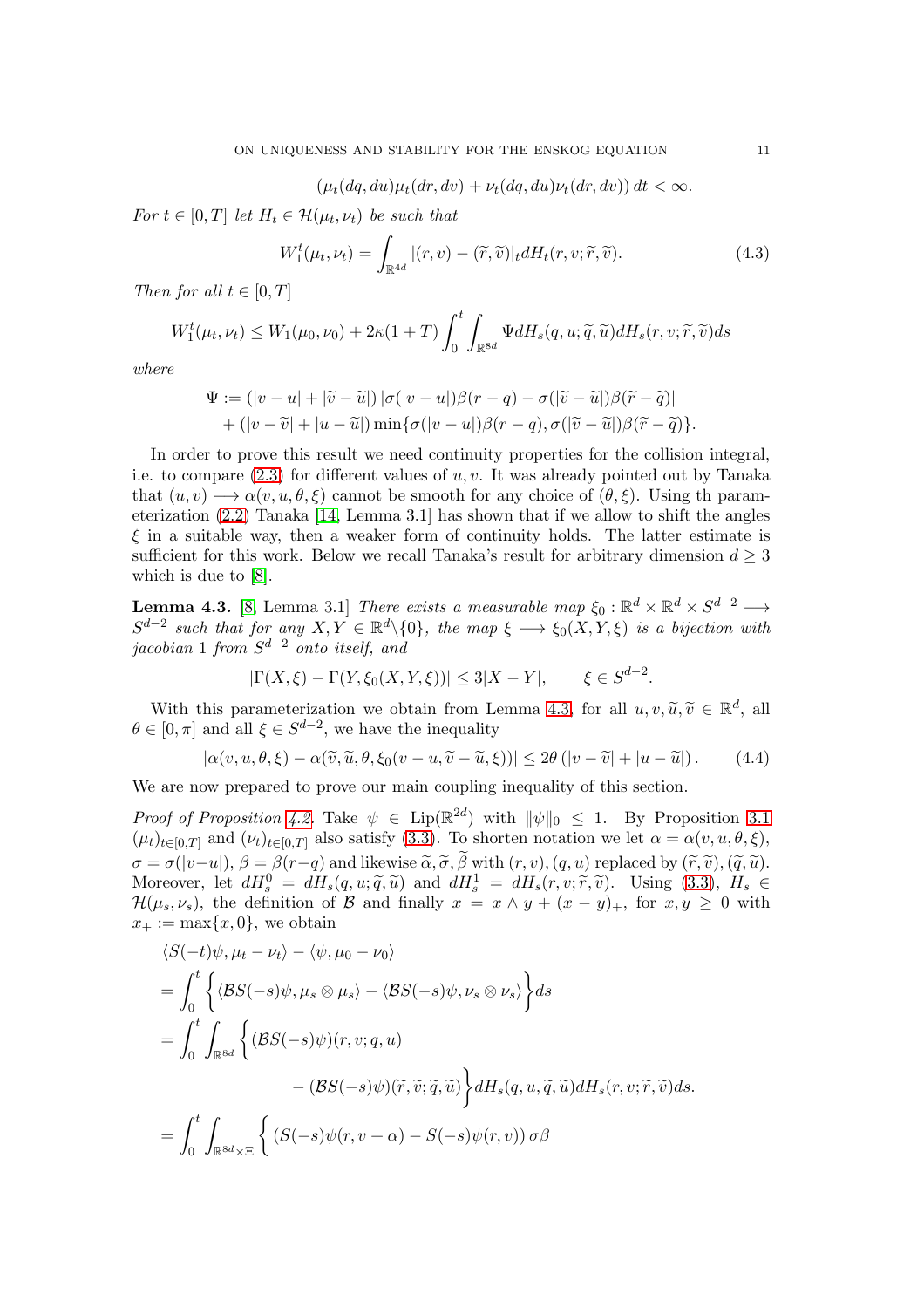$$
- (S(-s)\psi(\tilde{r}, \tilde{v} + \tilde{\alpha}) - S(-s)\psi(\tilde{r}, \tilde{v})) \tilde{\sigma} \tilde{\beta} \Big\} dQ d\xi dH_s^0 dH_s^1 ds
$$
  
\n
$$
= \int_0^t \int_{\mathbb{R}^{8d} \times \Xi} \left( \sigma \beta \wedge \tilde{\sigma} \tilde{\beta} \right) S(-s) \Big\{ \psi(r, v + \alpha) - \psi(\tilde{r}, \tilde{v} + \tilde{\alpha})
$$
  
\n
$$
- \psi(r, v) + \psi(\tilde{r}, \tilde{v}) \Big\} dQ d\xi dH_s^0 dH_s^1 ds
$$
  
\n
$$
+ \int_0^t \int_{\mathbb{R}^{8d} \times \Xi} \left( \sigma \beta - \tilde{\sigma} \tilde{\beta} \right)_+ (S(-s)\psi(r, v + \alpha) - S(-s)\psi(r, v)) dQ d\xi dH_s^0 dH_s^1 ds
$$
  
\n
$$
- \int_0^t \int_{\mathbb{R}^{8d} \times \Xi} \left( \tilde{\sigma} \tilde{\beta} - \sigma \beta \right)_+ (S(-s)\psi(\tilde{r}, \tilde{v} + \tilde{\alpha}) - S(-s)\psi(\tilde{r}, \tilde{v})) dQ d\xi dH_s^0 dH_s^1 ds
$$
  
\n
$$
=: J_1 + J_2 + J_3.
$$

Note that, by [\(2.4\)](#page-3-3), we have  $|(0,\alpha)|_s \leq (1+s)|\alpha| \leq (1+T)\theta|v-u|$  where 0 denotes the zero vector in  $\mathbb{R}^d$ . Analogously we obtain  $|(0,\tilde{\alpha})|_s \leq (1+T)\theta|\tilde{v}-\tilde{u}|$ . Hence using  $||S(-s)\psi||_s \leq 1$  we get

$$
J_2 + J_3 \le \int_0^t \int_{\mathbb{R}^{8d}} \int_{\Xi} (|(0, \alpha)|_s + |(0, \widetilde{\alpha})|_s) |\sigma \beta - \widetilde{\sigma} \widetilde{\beta}| dQ d\xi dH_s^0 dH_s^1 ds
$$
  

$$
\le \kappa (1+T) \int_0^t \int_{\mathbb{R}^{8d}} (|v - u| + |\widetilde{v} - \widetilde{u}|) |\sigma \beta - \widetilde{\sigma} \widetilde{\beta}| dH_s^0 dH_s^1 ds.
$$

For  $\varepsilon \in (0, \pi)$  let  $\Xi_{\varepsilon} := [\varepsilon, \pi] \times S^{d-2}$  and  $\Xi_{\varepsilon}^c = (0, \varepsilon) \times S^{d-2}$ . Setting  $\widetilde{\alpha}_0 := \alpha(\widetilde{v}, \widetilde{u}, \xi_0(v-\widetilde{v}, \widetilde{v}, \xi_0(v-\widetilde{v}, \widetilde{v}, \xi_0(v-\widetilde{v}, \widetilde{v}, \xi_0(v-\widetilde{v}, \widetilde{v}, \xi_0(v-\widetilde{v}, \widetilde{v}, \xi_0(v-\wid$  $u, \tilde{v} - \tilde{u}, \xi$ )) observe that, by Lemma [4.3](#page-10-0) the function  $\xi \mapsto \xi_0(v - u, \tilde{v} - \tilde{u}, \xi)$  has jacobian equal to 1 so that we are allowed to insert it into the integral. This gives

$$
J_{1} = \int_{0}^{t} \int_{\Xi \times \mathbb{R}^{8d}} \left( \sigma \beta \wedge \widetilde{\sigma} \widetilde{\beta} \right) S(-s) \left\{ \psi(r, v + \alpha) - \psi(\widetilde{r}, \widetilde{v} + \widetilde{\alpha}_{0}) \right.- \psi(r, v) + \psi(\widetilde{r}, \widetilde{v}) \right\} dQ d\xi dH_{s}^{0} dH_{s}^{1} ds\n\leq (1+T) \int_{0}^{t} \int_{\mathbb{R}^{8d} \times \Xi_{\varepsilon}} \left( \sigma \beta \wedge \widetilde{\sigma} \widetilde{\beta} \right) \left( |\alpha| + |\widetilde{\alpha}_{0}| \right) dQ d\xi dH_{s}^{0} dH_{s}^{1} ds\n+ \int_{0}^{t} \int_{\mathbb{R}^{8d} \times \Xi_{\varepsilon}} \left( \sigma \beta \wedge \widetilde{\sigma} \widetilde{\beta} \right) \left\{ |(r, v + \alpha) - (\widetilde{r}, \widetilde{v} + \widetilde{\alpha}_{0})|_{s} \right.- |(r, v) - (\widetilde{r}, \widetilde{v})|_{s} \right\} dQ d\xi dH_{s}^{0} dH_{s}^{1} ds\n+ \int_{0}^{t} \int_{\mathbb{R}^{8d} \times \Xi_{\varepsilon}} \left( \sigma \beta \wedge \widetilde{\sigma} \widetilde{\beta} \right) \left\{ |(r, v) - (\widetilde{r}, \widetilde{v})|_{s} \right.- S(-s) \left( \psi(r, v) - \psi(\widetilde{r}, \widetilde{v}) \right) \right\} dQ d\xi dH_{s}^{0} dH_{s}^{1} ds\n=: J_{1}^{(1)} + J_{1}^{(2)} + J_{1}^{(3)}.
$$

Using  $|(0, \alpha) - (0, \tilde{\alpha})|_{s} \le (1+T)|\alpha - \tilde{\alpha}_0|$  and then [\(4.4\)](#page-10-1) gives

$$
J_1^{(2)} \le \int_0^t \int_{\mathbb{R}^{8d} \times \Xi_{\varepsilon}} \left( \sigma \beta \wedge \widetilde{\sigma} \widetilde{\beta} \right) |(0, \alpha) - (0, \widetilde{\alpha}_0)|_s dQ d\xi dH_s^0 dH_s^1 ds
$$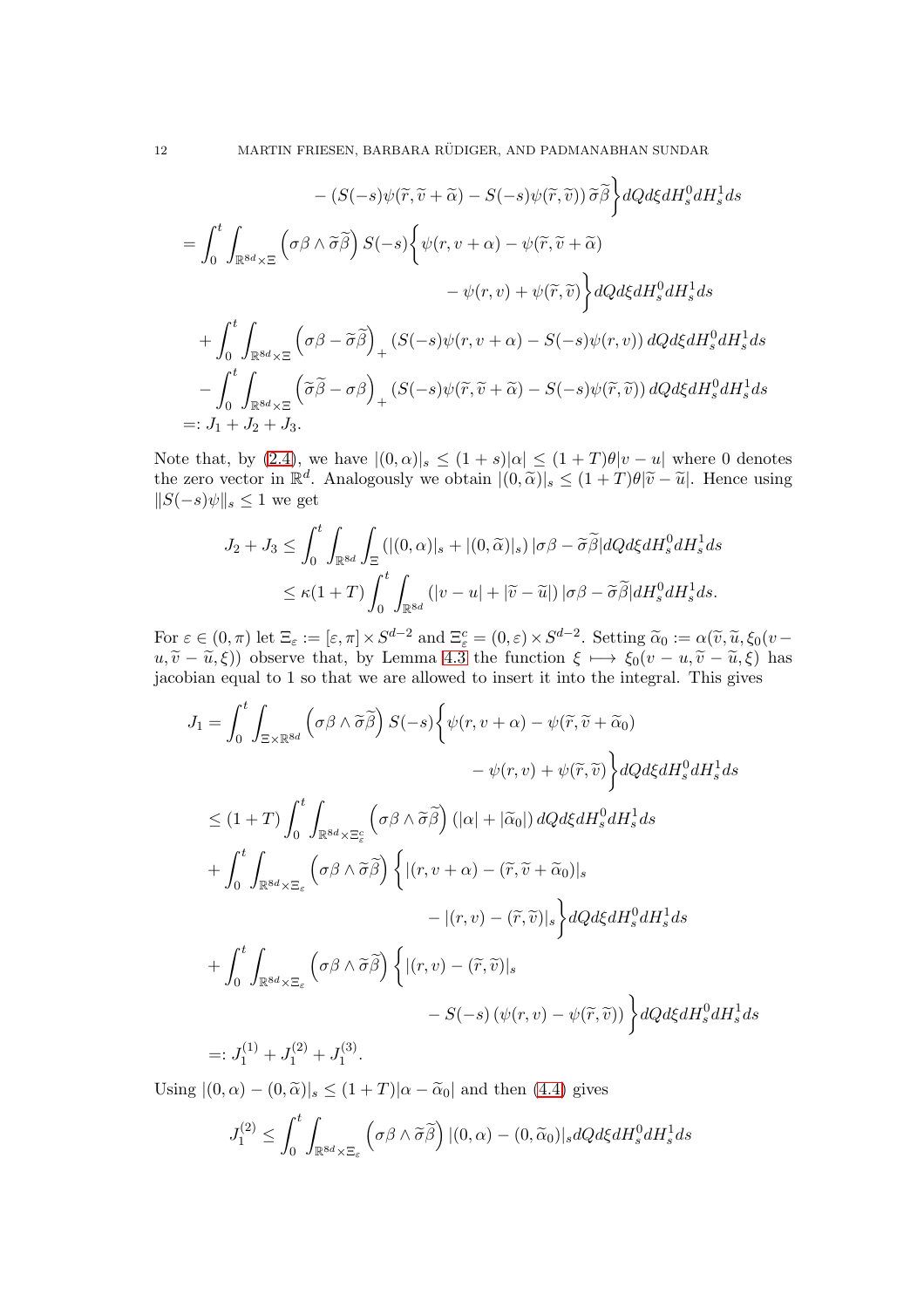ON UNIQUENESS AND STABILITY FOR THE ENSKOG EQUATION 13

$$
\leq (1+T)\int_0^t \int_{\mathbb{R}^{8d}\times\Xi_{\varepsilon}} \left(\sigma\beta\wedge\widetilde{\sigma}\widetilde{\beta}\right) |\alpha - \widetilde{\alpha}_0| dQ d\xi dH_s^0 dH_s^1 ds
$$
  

$$
\leq 2\kappa (1+T)\int_0^t \int_{\mathbb{R}^{8d}} \left(\sigma\beta\wedge\widetilde{\sigma}\widetilde{\beta}\right) \left(|v-\widetilde{v}|+|u-\widetilde{u}|\right) dH_s^0 dH_s^1 ds.
$$

Setting  $c_{\varepsilon} := \int_{\Xi_{\varepsilon}^c} \theta dQ(\theta) d\xi$ , we obtain from the basic estimate  $|\alpha(u, v, \theta, \xi)| \leq \theta |u - v|$ and  $H_s^0, H_s^1 \in \mathcal{H}(\mu_s, \nu_s)$ 

$$
J_1^{(1)} \le (1+T)c_{\varepsilon} \int_0^t \int_{\mathbb{R}^{8d}} \left( \sigma \beta \wedge \widetilde{\sigma} \widetilde{\beta} \right) (|v - u| + |\widetilde{v} - \widetilde{u}|) dH_s^0 dH_s^1 ds
$$
  
\n
$$
\le (1+T)c_{\varepsilon} \int_0^t \int_{\mathbb{R}^{8d}} \sigma \beta (|v| + |u|) dH_s^0 dH_s^1 ds
$$
  
\n
$$
+ (1+T)c_{\varepsilon} \int_0^t \int_{\mathbb{R}^{8d}} \widetilde{\sigma} \widetilde{\beta} (|\widetilde{v}| + |\widetilde{u}|) dH_s^0 dH_s^1 ds
$$
  
\n
$$
= (1+T)c_{\varepsilon} \int_0^t \int_{\mathbb{R}^{4d}} \sigma \beta (|v| + |u|) (d\mu_s(q, u) d\mu_s(r, v) + d\nu_s(q, u) d\nu_s(r, v)) ds
$$
  
\n
$$
=: c_{\varepsilon} h(t).
$$

For  $J_1^{(3)}$  we break up the integrand into two parts, namely when  $\sigma\beta < N$  and  $\sigma\beta \ge N$ where  $N \geq 1$ . With  $\kappa_{\varepsilon} := Q([\varepsilon, \pi)) |S^{d-2}|$  we obtain

$$
J_1^{(3)} \leq N \kappa_{\varepsilon} \int_0^t \int_{\mathbb{R}^{8d}} \left\{ |(r, v) - (\tilde{r}, \tilde{v})|_s - S(-s) \left( \psi(r, v) - \psi(\tilde{r}, \tilde{v}) \right) \right\} dH_s^0 dH_s^1 ds
$$
  
+  $\kappa_{\varepsilon} \int_0^t \int_{\mathbb{R}^{8d}} \mathbb{1}_{\{\sigma \beta \geq N\}} \left( \sigma \beta \wedge \tilde{\sigma} \tilde{\beta} \right) \left\{ |(r, v) - (\tilde{r}, \tilde{v})|_s \right. \\ \left. - S(-s) \left( \psi(r, v) - \psi(\tilde{r}, \tilde{v}) \right) \right\} dH_s^0 dH_s^1 ds$   

$$
\leq N \kappa_{\varepsilon} \int_0^t W_1^s (\mu_s, \nu_s) ds - \kappa_{\varepsilon} N \int_0^t \langle S(-s) \psi, \mu_s - \nu_s \rangle ds
$$
  
+  $2 \kappa_{\varepsilon} \int_0^t \int_{\mathbb{R}^{8d}} \mathbb{1}_{\{\sigma \beta \geq N\}} \sigma \beta |(r, v) - (\tilde{r}, \tilde{v})|_s dH_s^0 dH_s^1 ds$ 

where we have used the fact that  $||S(-s)\psi||_s \leq 1$ , equation [\(4.3\)](#page-10-2) and  $H_s^0, H_s^1 \in$  $\mathcal{H}(\mu_s, \nu_s)$ . For the last term we apply  $|(r, v) - (\tilde{r}, \tilde{v})|_s \le (1+T) (|r| + |v| + |\tilde{r}| + |\tilde{v}|)$ <br>and then  $H_s^0, H_s^1 \in \mathcal{H}(\mu_s, \nu_s)$  to obtain

$$
J_1^{(3)} \le \kappa_{\varepsilon} N \int_0^t W_1^s(\mu_s, \nu_s) ds - \kappa_{\varepsilon} N \int_0^t \langle S(-s)\psi, \mu_s - \nu_s \rangle ds + \kappa_{\varepsilon} g_N(t)
$$

where

$$
g_N(t) = 2(1+T) \int_0^t \int_{\mathbb{R}^{4d}} \sigma \beta \mathbb{1}_{\{\sigma\beta \geq N\}} (|r|+|v|) (d\mu_s(q,u)d\mu_s(r,v) + d\nu_s(q,u)d\nu_s(r,v)) ds.
$$

Collecting all inequalities gives

$$
\langle S(-t)\psi, \mu_t - \nu_t \rangle \le W_1(\mu_0, \nu_0) + 2\kappa (1+T) \int_0^t \int_{\mathbb{R}^{8d}} \Psi dH_s^0 dH_s^1 ds
$$
  
+ 
$$
\int_0^t (\kappa_{\varepsilon} g_N(s) + c_{\varepsilon} h(s)) ds + N\kappa_{\varepsilon} \int_0^t W_1^s(\mu_s, \nu_s) ds
$$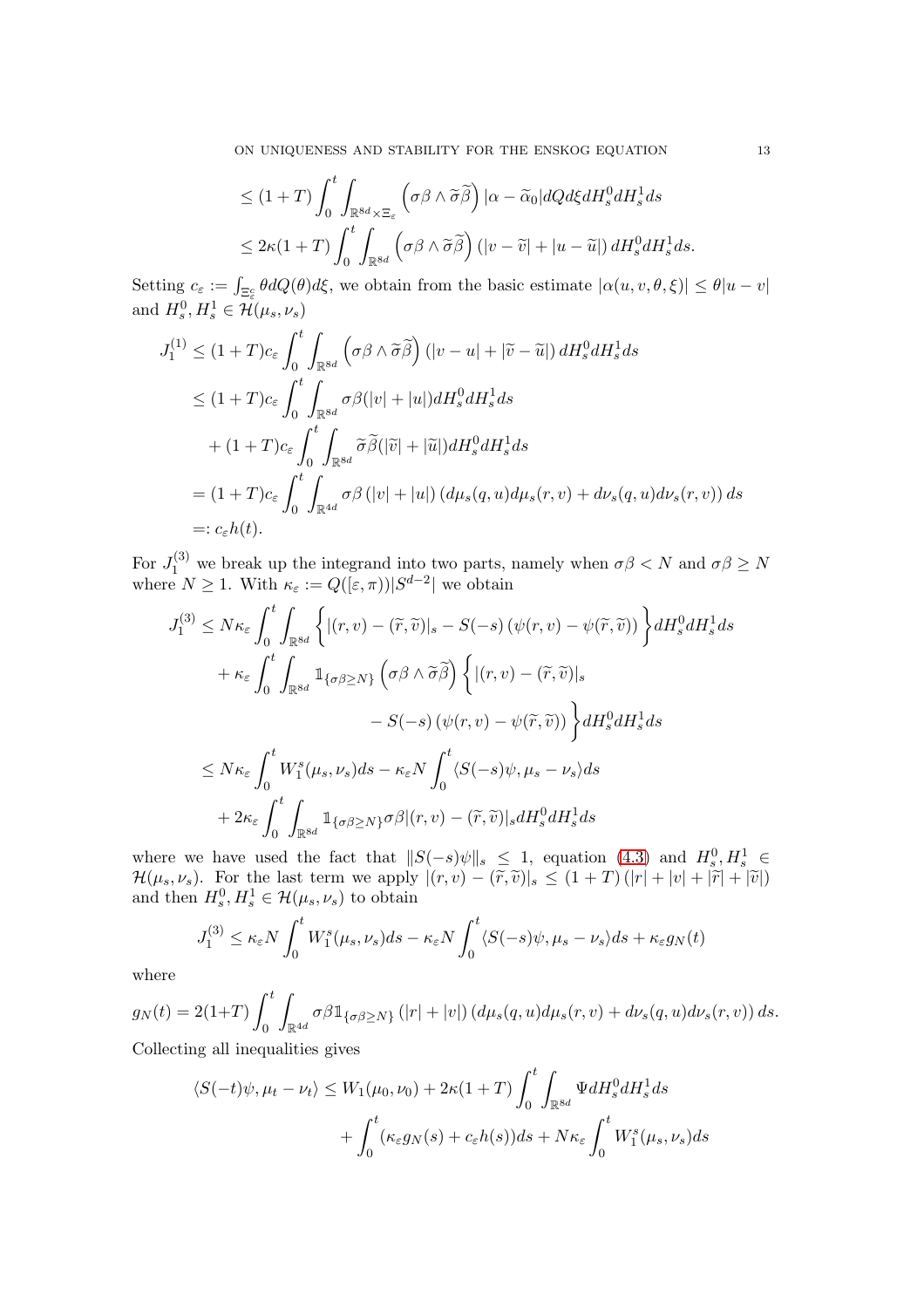$$
-\kappa_{\varepsilon}N\int_0^t \langle S(-s)\psi, \mu_s - \nu_s\rangle ds.
$$

This yields

$$
\langle S(-t)\psi, \mu_t - \nu_t \rangle e^{\kappa_{\varepsilon} N t} \le W_1(\mu_0, \nu_0) + 2\kappa (1+T) \int_0^t e^{\kappa_{\varepsilon} N s} \int_{\mathbb{R}^{8d}} \Psi dH_s^0 dH_s^1 ds + \int_0^t e^{\kappa_{\varepsilon} N s} (\kappa_{\varepsilon} g_N(s) + c_{\varepsilon} h(s)) ds + N \kappa_{\varepsilon} \int_0^t e^{\kappa_{\varepsilon} N s} W_1^s(\mu_s, \nu_s) ds.
$$

Taking the supremum over  $\psi \in \text{Lip}(\mathbb{R}^{2d})$  with  $\|\psi\|_0 \leq 1$ , using [\(4.1\)](#page-9-0) and, then applying the generalized Gronwall inequality gives

$$
W_1^t(\mu_t, \nu_t) \le W_1(\mu_0, \nu_0) + 2\kappa (1+T) \int_0^t \int_{\mathbb{R}^{8d}} \Psi dH_s^0 dH_s^1 ds
$$
  
+ 
$$
\int_0^t \left(\kappa_{\varepsilon} g_N(s) + c_{\varepsilon} h(s)\right) ds.
$$

Taking first  $N \to \infty$  and then  $\varepsilon \to 0$  proves the assertion.

## 5. Proof of Theorem [2.4](#page-5-3)

Assume that  $\gamma \in [0, 2]$  and let  $\delta$  be given by [\(2.12\)](#page-5-0). Let us first show that under the conditions of Theorem [2.4,](#page-5-3) also [\(4.2\)](#page-9-2) is satisfied. Indeed, using  $\sigma(|v-u|) \leq C\langle v \rangle^2 \langle u \rangle^2$ this follows from

$$
(|v|+|u|+|r|+|q|)\sigma(|v-u|) \leq C(|v|+|u|)\langle v\rangle^2\langle u\rangle^2 + C(|r|+|q|)\langle v\rangle^2\langle u\rangle^2
$$
  
\n
$$
\leq C\langle v\rangle^3\langle u\rangle^3 + C\langle r\rangle\langle q\rangle\langle v\rangle\langle u\rangle
$$
  
\n
$$
\leq C\langle v\rangle^3\langle u\rangle^3 + C\left(\langle r\rangle^{1+\delta} + \langle v\rangle^{2+\frac{2}{\delta}}\right)\left(\langle q\rangle^{1+\delta} + \langle u\rangle^{2+\frac{2}{\delta}}\right),
$$

where we have used Jensen's inequality

$$
\langle r \rangle \langle v \rangle^2 \leq \frac{1}{1+\delta} \langle r \rangle^{1+\delta} + \frac{\delta}{1+\delta} \langle v \rangle^{2\frac{1+\delta}{\delta}}.
$$

Thus we can apply the coupling inequality. In order to estimate  $\Psi$  as defined in Proposition [4.2,](#page-9-1) we need the following lemma.

<span id="page-13-0"></span>**Lemma 5.1.** *There exists a constant*  $C = C(\gamma, \sigma) > 0$  *such that the following holds:* (a) For all  $v, u, \tilde{v}, \tilde{u} \in \mathbb{R}^d$ 

$$
(|v - u| + |\widetilde{v} - \widetilde{u}|) |\sigma(|v - u|) - \sigma(|\widetilde{v} - \widetilde{u}|)|
$$
  
\$\leq C (|v - u|^{\gamma} + |\widetilde{v} - \widetilde{u}|^{\gamma}) (|v - \widetilde{v}| + |u - \widetilde{u}|)\$.

*Note that for*  $\gamma = 0$  *the left-hand side is zero and hence the assertion is trivially satisfied.*

*(b)* For all  $v, u, \tilde{v}, \tilde{u}$ 

$$
(|v - u| + |\widetilde{v} - \widetilde{u}|) |\sigma(|v - u|) \beta(r - q) - \sigma(|\widetilde{v} - \widetilde{u}|) \beta(\widetilde{r} - \widetilde{q})|
$$
  
\n
$$
\leq C (\langle v \rangle^{\gamma} + \langle u \rangle^{\gamma} + \langle \widetilde{v} \rangle^{\gamma} + \langle \widetilde{u} \rangle^{\gamma}) (|v - \widetilde{v}| + |u - \widetilde{u}|)
$$
  
\n
$$
+ C (\langle v \rangle^{1 + \gamma} + \langle u \rangle^{1 + \gamma} + \langle \widetilde{v} \rangle^{1 + \gamma} + \langle \widetilde{u} \rangle^{1 + \gamma}) (|r - \widetilde{r}| + |q - \widetilde{q}|).
$$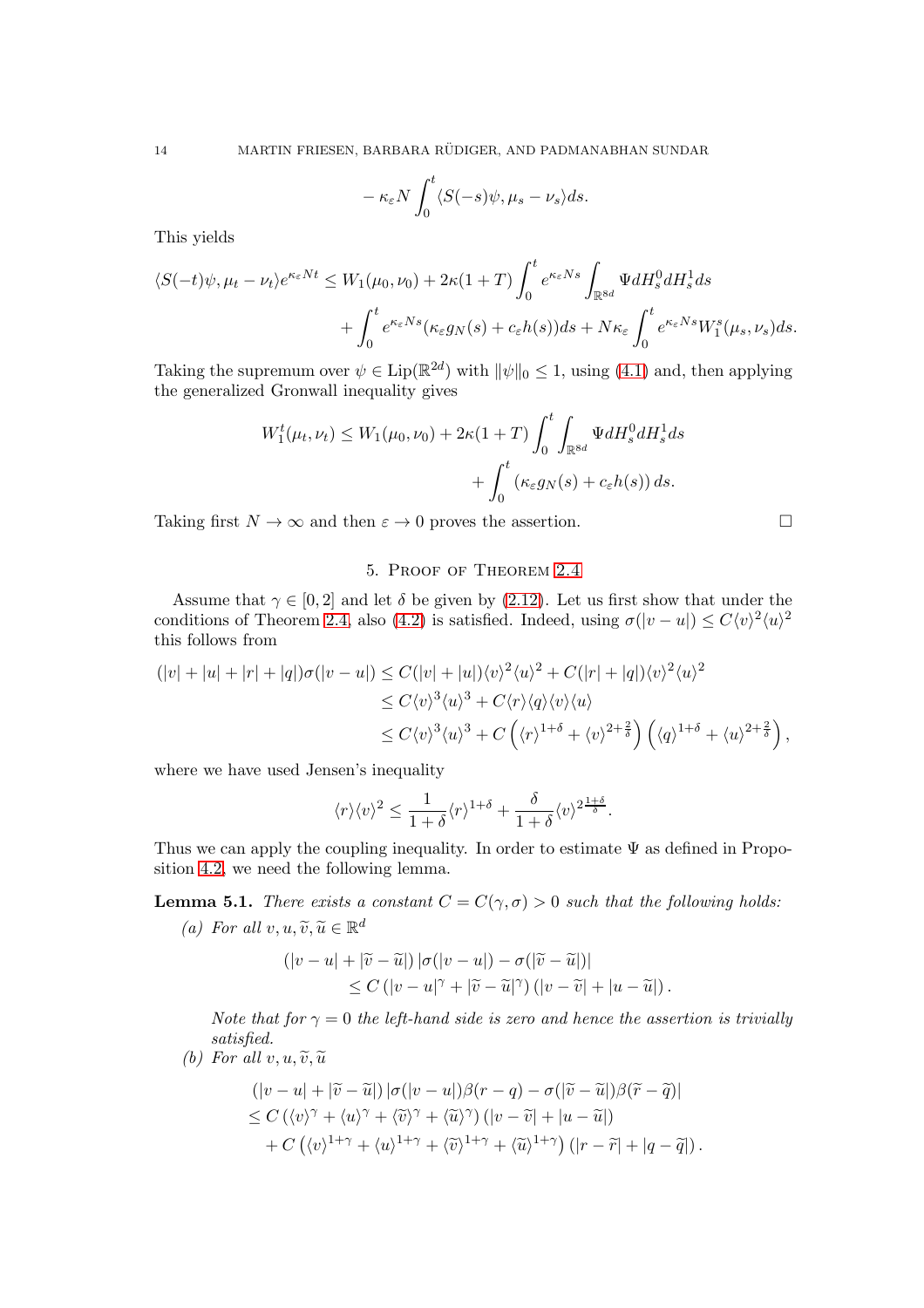*Proof.* (a) We use, for  $x, y \ge 0$  and  $a, b > 0$ , the elementary inequality

$$
c_{a,b}|x^{a+b}-y^{a+b}|\le (x^a+y^a)|x^b-y^b|\le C_{a,b}|x^{a+b}-y^{a+b}|
$$

with some constants  $c_{a,b}, C_{a,b} > 0$  (see e.g. [\[7\]](#page-19-16) for a similar application) to obtain

$$
\begin{aligned} &\left(|v-u|+|\widetilde{v}-\widetilde{u}|\right)|\sigma(|v-u|)-\sigma(|\widetilde{v}-\widetilde{u}|)|\\ &\leq C\left(|v-u|+|\widetilde{v}-\widetilde{u}|\right)||v-u|^\gamma-|\widetilde{v}-\widetilde{u}|^\gamma|\\ &\leq C\left||v-u|^{1+\gamma}-|\widetilde{v}-\widetilde{u}|^{1+\gamma}\right|\leq C\left(|v-u|^\gamma+|\widetilde{v}-\widetilde{u}|^\gamma\right)\left(|v-\widetilde{v}|+|u-\widetilde{u}|\right). \end{aligned}
$$

(b) We estimate by (a)  
\n
$$
|v - u||\sigma(|v - u|)\beta(r - q) - \sigma(|\tilde{v} - \tilde{u}|)\beta(\tilde{r} - \tilde{q})|
$$
\n
$$
\leq |v - u| (\beta(\tilde{r} - \tilde{q})|\sigma(|v - u|) - \sigma(|\tilde{v} - \tilde{u}|)| + \sigma(|v - u|)|\beta(r - q) - \beta(\tilde{r} - \tilde{q})|)
$$
\n
$$
\leq C (\langle v \rangle^{\gamma} + \langle u \rangle^{\gamma} + \langle \tilde{v} \rangle^{\gamma} + \langle \tilde{u} \rangle^{\gamma}) (|v - \tilde{v}| + |u - \tilde{u}|) + C (\langle v \rangle^{1 + \gamma} + \langle u \rangle^{1 + \gamma}) (|r - \tilde{r}| + |q - \tilde{q}|).
$$
\nThe second term can be estimated in the same map.

The second term can be estimated in the same way.  $\Box$ 

From this lemma we deduce the following estimate on the function Ψ.

<span id="page-14-0"></span>**Lemma 5.2.** *There exists a constant*  $C = C(\delta, \gamma, \sigma) > 0$  *such that* 

$$
\Psi \leq C \left( e^{\delta \langle u \rangle^{1+\gamma}} + e^{\delta \langle \widetilde{u} \rangle^{1+\gamma}} \right) (|v - \widetilde{v}| + |r - \widetilde{r}|) \n+ C \left( e^{\delta \langle v \rangle^{1+\gamma}} + e^{\delta \langle \widetilde{v} \rangle^{1+\gamma}} \right) (|u - \widetilde{u}| + |q - \widetilde{q}|) \n+ C \left( \langle v \rangle^{1+\gamma} + \langle \widetilde{v} \rangle^{1+\gamma} \right) (|v - \widetilde{v}| + |r - \widetilde{r}|) \n+ C \left( \langle u \rangle^{1+\gamma} + \langle \widetilde{u} \rangle^{1+\gamma} \right) (|u - \widetilde{u}| + |q - \widetilde{q}|).
$$

*Proof.* Using the inequality

$$
\sigma(|v - u|) \wedge \sigma(|\widetilde{v} - \widetilde{u}|) (|v - \widetilde{v}| + |u - \widetilde{u}|)
$$
  
\n
$$
\leq C (\langle u \rangle^{\gamma} + \langle v \rangle^{\gamma} + \langle \widetilde{u} \rangle^{\gamma} + \langle \widetilde{v} \rangle^{\gamma}) (|v - \widetilde{v}| + |u - \widetilde{u}|)
$$

we obtain from Lemma [5.1](#page-13-0)

$$
\Psi \leq C \left( \langle u \rangle^{\gamma} + \langle v \rangle^{\gamma} + \langle \widetilde{u} \rangle^{\gamma} + \langle \widetilde{v} \rangle^{\gamma} \right) \left( |v - \widetilde{v}| + |u - \widetilde{u}| \right) \n+ C \left( \langle u \rangle^{1+\gamma} + \langle v \rangle^{1+\gamma} + \langle \widetilde{u} \rangle^{1+\gamma} + \langle \widetilde{v} \rangle^{1+\gamma} \right) \left( |r - \widetilde{r}| + |q - \widetilde{q}| \right) \n\leq C \left( \langle u \rangle^{1+\gamma} + \langle \widetilde{u} \rangle^{1+\gamma} \right) \left( |v - \widetilde{v}| + |r - \widetilde{r}| \right) \n+ C \left( \langle v \rangle^{1+\gamma} + \langle \widetilde{v} \rangle^{1+\gamma} \right) \left( |u - \widetilde{u}| + |q - \widetilde{q}| \right) \n+ C \left( \langle v \rangle^{1+\gamma} + \langle \widetilde{v} \rangle^{1+\gamma} \right) \left( |v - \widetilde{v}| + |r - \widetilde{r}| \right) \n+ C \left( \langle u \rangle^{1+\gamma} + \langle \widetilde{u} \rangle^{1+\gamma} \right) \left( |u - \widetilde{u}| + |q - \widetilde{q}| \right),
$$

where  $C = C(\gamma, \sigma) > 0$  is some constant. Estimating the polynomials by the exponential function yields the assertion.

The coupling inequality combined with Lemma [5.2](#page-14-0) gives for some constant  $K > 0$ 

$$
W_1^t(\mu_t, \nu_t) \le W_1(\mu_0, \nu_0) + KC_\gamma(T, \mu + \nu, \delta) \int_0^t W_1^s(\mu_s, \nu_s) ds
$$
  
+ 
$$
KC_\gamma(T, \mu + \nu, \delta) \int_0^t \int_{\mathbb{R}^{2d}} \left( \langle v \rangle^{1+\gamma} + \langle \tilde{v} \rangle^{1+\gamma} \right) \left( |v - \tilde{v}| + |r - \tilde{r}| \right) dH_s ds,
$$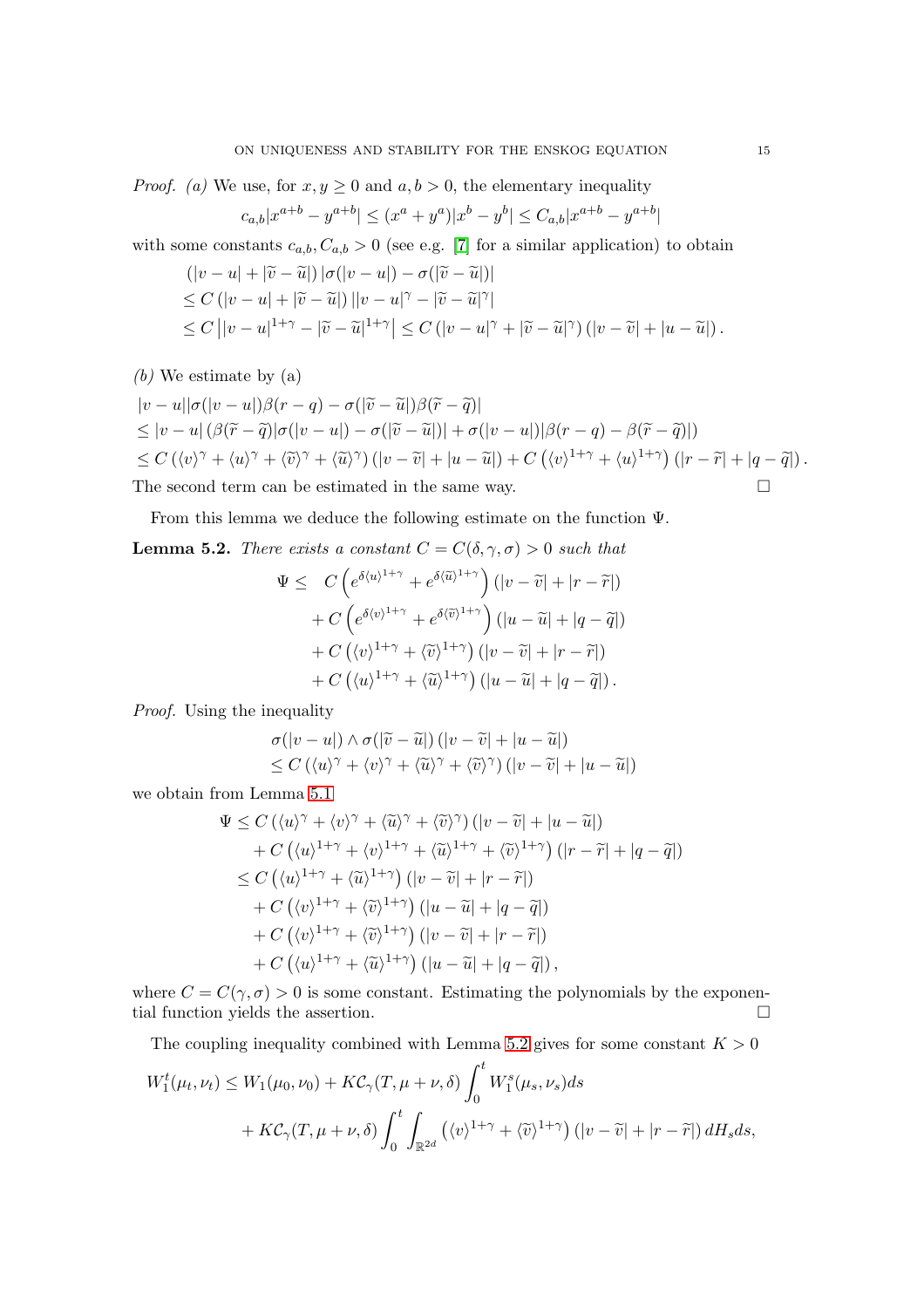where we have used  $|v - \tilde{v}| + |r - \tilde{r}| \leq (1 + T)| (r, v) - (\tilde{r}, \tilde{v})|_{s}$ , [\(4.3\)](#page-10-2) and  $H_s$  =  $H_s(dr, dv; d\tilde{r}, d\tilde{v}) \in \mathcal{H}(\mu_s, \nu_s)$ . The proof of Theorem [2.4](#page-5-3) is complete once we have shown the following Lemma.

**Lemma 5.3.** *There exists a constant*  $K > 0$  *such that for each*  $s \in [0, t]$  *we have* 

<span id="page-15-1"></span>
$$
\int_{\mathbb{R}^{4d}} \left( \langle v \rangle^{1+\gamma} + \langle \widetilde{v} \rangle^{1+\gamma} \right) |r - \widetilde{r}| dH_s(r, v; \widetilde{r}, \widetilde{v})
$$
\n
$$
\leq K\mathcal{C}_{\gamma}(T, \mu + \nu, \delta) \left( 1 + |\ln(W_1^s(\mu_s, \nu_s))| \right) W_1^s(\mu_s, \nu_s)
$$
\n(5.1)

*and*

<span id="page-15-0"></span>
$$
\int_{\mathbb{R}^{4d}} \left( \langle v \rangle^{1+\gamma} + \langle \tilde{v} \rangle^{1+\gamma} \right) |v - \tilde{v}| dH_s(r, v; \tilde{r}, \tilde{v})
$$
\n
$$
\leq K C_{\gamma}(T, \mu + \nu, \delta) \left( 1 + |\ln(W_1^s(\mu_s, \nu_s))| \right) W_1^s(\mu_s, \nu_s).
$$
\n(5.2)

A similar estimate to [\(5.2\)](#page-15-0) was shown in [\[8,](#page-19-9) p.820], while [\(5.1\)](#page-15-1) did not appear in the space-homogeneous setting studied there.

*Proof.* Here and below we denote by  $K > 0$  some generic constant (independent of  $(\mu_t)_{t\in[0,T]}$  and  $(\nu_t)_{t\in[0,T]}$  which may vary from line to line. For  $b>0$ , we obtain

$$
\int_{\mathbb{R}^{4d}} \left( \langle v \rangle^{1+\gamma} + \langle \tilde{v} \rangle^{1+\gamma} \right) |r - \tilde{r}| dH_s(r, v; \tilde{r}, \tilde{v})
$$
\n
$$
= \int_{\mathbb{R}^{4d}} \mathbb{1}_{\{\langle v \rangle \leq b, \langle \tilde{v} \rangle \leq b\}} \left( \langle v \rangle^{1+\gamma} + \langle \tilde{v} \rangle^{1+\gamma} \right) |r - \tilde{r}| dH_s(r, v; \tilde{r}, \tilde{v})
$$
\n
$$
+ \int_{\mathbb{R}^{4d}} \left( 1 - \mathbb{1}_{\{\langle v \rangle \leq b, \langle \tilde{v} \rangle \leq b\}} \right) \left( \langle v \rangle^{1+\gamma} + \langle \tilde{v} \rangle^{1+\gamma} \right) |r - \tilde{r}| dH_s(r, v; \tilde{r}, \tilde{v})
$$
\n
$$
\leq 2b^{1+\gamma} (1+T) W_1^s(\mu_s, \nu_s) + 2I(b)
$$

where we have used  $|r - \tilde{r}| \leq (1+T)| (r, v) - (\tilde{r}, \tilde{v})|_{s}$  and

$$
I(b) := \int_{\mathbb{R}^{4d}} \left( \langle v \rangle^{1+\gamma} + \langle \widetilde{v} \rangle^{1+\gamma} \right) \left( |r| + |\widetilde{r}| \right) \left( \mathbb{1}_{\{\langle v \rangle > b\}} + \mathbb{1}_{\{\langle \widetilde{v} \rangle > b\}} \right) dH_s^1.
$$

For K large enough satisfying for all  $v, \tilde{v} \in \mathbb{R}^d$ 

$$
\left(\langle v\rangle^{1+\gamma}+\langle \widetilde{v}\rangle^{1+\gamma}\right)\left(e^{\frac{\delta}{1+\delta}\frac{\delta}{2}\langle v\rangle^{1+\gamma}}+e^{\frac{\delta}{1+\delta}\frac{\delta}{2}\langle \widetilde{v}\rangle^{1+\gamma}}\right)\leq K\left(e^{\frac{\delta}{1+\delta}\delta\langle v\rangle^{1+\gamma}}+e^{\frac{\delta}{1+\delta}\delta\langle \widetilde{v}\rangle^{1+\gamma}}\right)
$$

we obtain

$$
\left(\langle v\rangle^{1+\gamma}+\langle \widetilde{v}\rangle^{1+\gamma}\right)1\!\!1_{\{\langle v\rangle>b\}}\leq K e^{-\frac{\delta}{1+\delta}\frac{\delta}{2}b^{1+\gamma}}\left(e^{\frac{\delta}{1+\delta}\delta\langle v\rangle^{1+\gamma}}+e^{\frac{\delta}{1+\delta}\delta\langle \widetilde{v}\rangle^{1+\gamma}}\right).
$$

Estimating the second term in  $I(b)$  in the same way gives

$$
I(b) \leq Ke^{-\frac{\delta}{1+\delta}\frac{\delta}{2}b^{1+\gamma}} \int_{\mathbb{R}^{4d}} \left( e^{\frac{\delta}{1+\delta}\delta\langle v\rangle^{1+\gamma}} + e^{\frac{\delta}{1+\delta}\delta\langle\tilde{v}\rangle^{1+\gamma}} \right) (|r| + |\tilde{r}|) dH_s(r, v; \tilde{r}, \tilde{v})
$$
  

$$
\leq Ke^{-\frac{\delta}{1+\delta}\frac{\delta}{2}b^{1+\gamma}} \mathcal{C}_{\gamma}(T, \mu+\nu, \delta),
$$

where we have used  $H_s \in \mathcal{H}(\mu_s, \nu_s)$  and

$$
\begin{split}\n&\left(e^{\frac{\delta}{1+\delta}\delta\langle v\rangle^{1+\gamma}}+e^{\frac{\delta}{1+\delta}\delta\langle\widetilde{v}\rangle^{1+\gamma}}\right)(|r|+|\widetilde{r}|) \\
&\leq \frac{\delta}{1+\delta}\left(e^{\frac{\delta}{1+\delta}\delta\langle v\rangle^{1+\gamma}}+e^{\frac{\delta}{1+\delta}\delta\langle\widetilde{v}\rangle^{1+\gamma}}\right)^{\frac{1+\delta}{\delta}}+\frac{1}{1+\delta}\left(|r|+|\widetilde{r}|\right)^{1+\delta} \\
&\leq K\left(e^{\frac{\delta}{2}\langle v\rangle^{1+\gamma}}+e^{\frac{\delta}{2}\langle\widetilde{v}\rangle^{1+\gamma}}\right)+K\left(|r|^{1+\delta}+|\widetilde{r}|^{1+\delta}\right).\n\end{split}
$$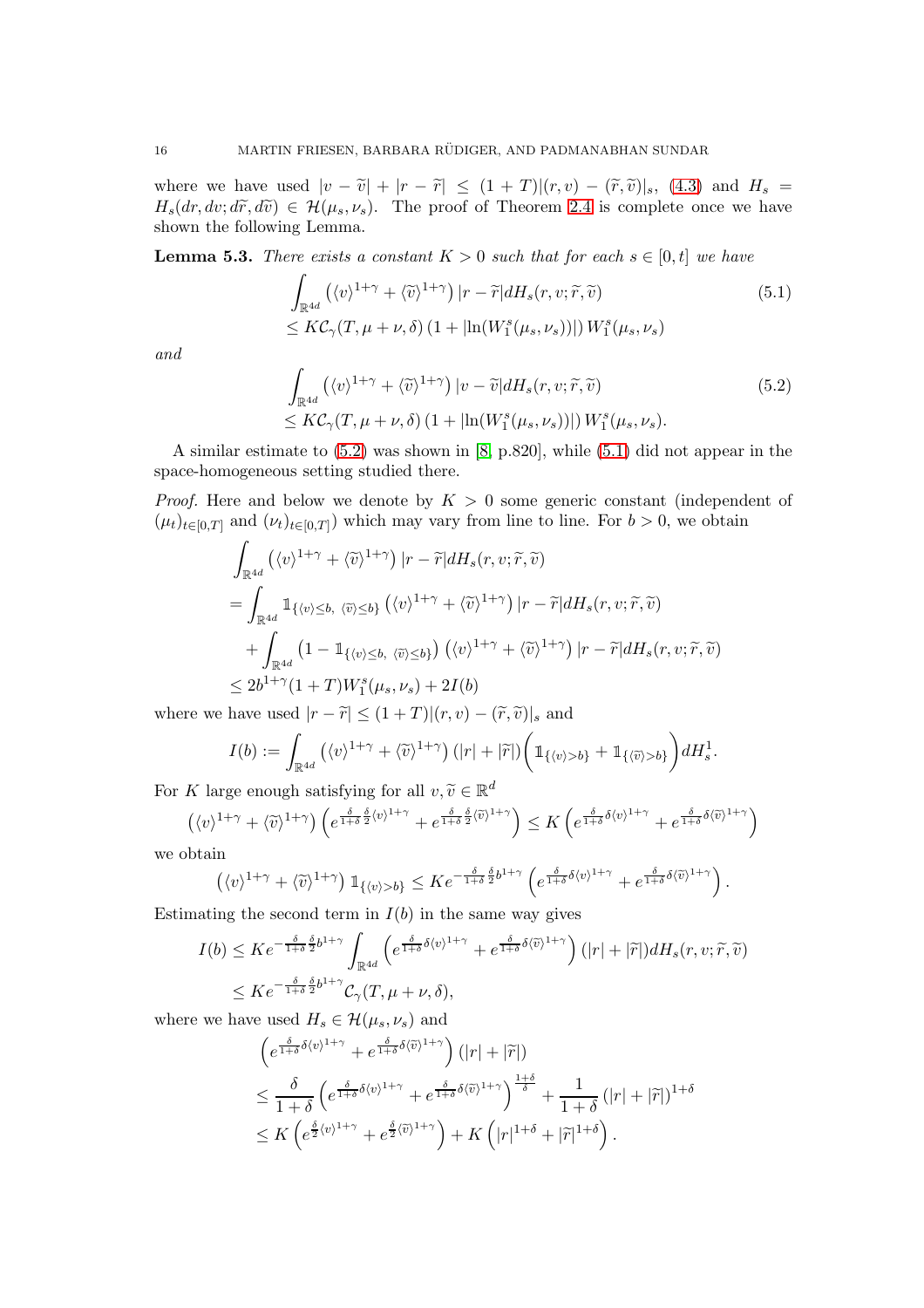This gives the estimate

$$
\begin{aligned} &\int_{\mathbb{R}^{4d}} \left(\langle v\rangle^{1+\gamma}+\langle \widetilde{v}\rangle^{1+\gamma}\right)|r-\widetilde{r}|dH_s(r,v;\widetilde{r},\widetilde{v})\\ &\leq 2b^{1+\gamma}(1+T)W_1^s(\mu_s,\nu_s)+Ke^{-\frac{\delta}{1+\delta}\frac{\delta}{2}b^{1+\gamma}}\mathcal{C}_\gamma(T,\mu+\nu,\delta). \end{aligned}
$$

Letting  $b^{1+\gamma} = \frac{1+\delta}{\delta}$ δ 2  $\frac{2}{\delta}$  |ln  $(W_1^s(\mu_s, \nu_s))$ | yields [\(5.1\)](#page-15-1). The inequality [\(5.2\)](#page-15-0) can be shown in the same way.  $\square$ 

#### 6. Proof of Theorem [2.5](#page-5-4)

In this section we assume that  $\gamma \in (-d, 0]$ . As before, we first check that [\(4.2\)](#page-9-2) is satisfied. Indeed we obtain

$$
\int_{\mathbb{R}^{2d}} \int_{\mathbb{R}^{2d}} (|v| + |u| + |r| + |q|) \sigma(|v - u|) \mu_t(dq, du) \mu_t(dr, dv)
$$
\n
$$
\leq K \int_{\mathbb{R}^{2d}} \int_{\mathbb{R}^{2d}} (|v| + |u| + |r| + |q|) |v - u|^\gamma \mu_t(dq, du) \mu_t(dr, dv)
$$
\n
$$
\leq K \Lambda(\mu_t) \int_{\mathbb{R}^{2d}} (|v| + |r|) \mu_t(dr, dv)
$$

for some generic constant  $K > 0$ . Since an analogous inequality also holds for  $\nu_t$ , [\(4.2\)](#page-9-2) is satisfied and we may apply the coupling inequality. Again, to estimate the expression  $\Psi$  appearing in Proposition [4.2](#page-9-1) we use the following lemma.

<span id="page-16-0"></span>**Lemma 6.1.** *There exists a constant*  $C = C(\gamma, \sigma) > 0$  *such that the following holds:* (a) For all  $v, u, \tilde{v}, \tilde{u} \in \mathbb{R}^d$ 

$$
(|v - u| + |\widetilde{v} - \widetilde{u}|) |\sigma(|v - u|) - \sigma(|\widetilde{v} - \widetilde{u}|)|
$$
  
\n
$$
\leq C (|v - u|^{\gamma} + |\widetilde{v} - \widetilde{u}|^{\gamma}) (|v - \widetilde{v}| + |u - \widetilde{u}|).
$$
\n(6.1)

(b) If 
$$
\gamma \in (-1, 0]
$$
, then for all  $v, u, \tilde{v}, \tilde{u} \in \mathbb{R}^d$   
\n
$$
(|v - u| + |\tilde{v} - \tilde{u}|) |\sigma(|v - u|) \beta(r - q) - \sigma(|\tilde{v} - \tilde{u}|) \beta(\tilde{r} - \tilde{q})|
$$
\n
$$
\leq C \left( \langle v \rangle^{1 + \gamma} + \langle u \rangle^{1 + \gamma} + \langle \tilde{v} \rangle^{1 + \gamma} + \langle \tilde{u} \rangle^{1 + \gamma} \right) (|r - \tilde{r}| + |q - \tilde{q}|)
$$
\n
$$
+ C \left( |v - u|^{\gamma} + |\tilde{v} - \tilde{u}|^{\gamma} \right) (|v - \tilde{v}| + |u - \tilde{u}|).
$$

$$
(c) If \gamma \in (-d, -1], then for all v, u, \tilde{v}, \tilde{u} \in \mathbb{R}^d
$$
  

$$
(|v - u| + |\tilde{v} - \tilde{u}|) |\sigma(|v - u|) \beta(r - q) - \sigma(|\tilde{v} - \tilde{u}|) \beta(\tilde{r} - \tilde{q})|
$$
  

$$
\leq C (|v - u|^{1+\gamma} + |\tilde{v} - \tilde{u}|^{1+\gamma}) (|r - \tilde{r}| + |q - \tilde{q}|)
$$
  
+  $C (|v - u|^{\gamma} + |\tilde{v} - \tilde{u}|^{\gamma}) (|v - \tilde{v}| + |u - \tilde{u}|).$ 

*Proof. (a)* Following [\[8,](#page-19-9) p. 821] we obtain

$$
|v - u| |\sigma(|v - u|) - \sigma(|\widetilde{v} - \widetilde{u}|)|
$$
  
\n
$$
\leq c_{\sigma} (|v - u| \wedge |\widetilde{v} - \widetilde{u}| + ||v - u| - |\widetilde{v} - \widetilde{u}||) ||v - u|^{\gamma} - |\widetilde{v} - \widetilde{u}|^{\gamma}|
$$
  
\n
$$
\leq C|\gamma| (|v - u| \wedge |\widetilde{v} - \widetilde{u}|)^{\gamma - 1} ||v - u|^{\gamma} - |\widetilde{v} - \widetilde{u}|^{\gamma} ||v - u| \wedge |\widetilde{v} - \widetilde{u}|
$$
  
\n
$$
+ C (|v - u|^{\gamma} \vee |\widetilde{v} - \widetilde{u}|^{\gamma}) ||v - u|^{\gamma} - |\widetilde{v} - \widetilde{u}|^{\gamma}|
$$
  
\n
$$
\leq C(1 + |\gamma|) (|v - u|^{\gamma} + |\widetilde{v} - \widetilde{u}|^{\gamma}) (|v - \widetilde{v}| + |u - \widetilde{u}|).
$$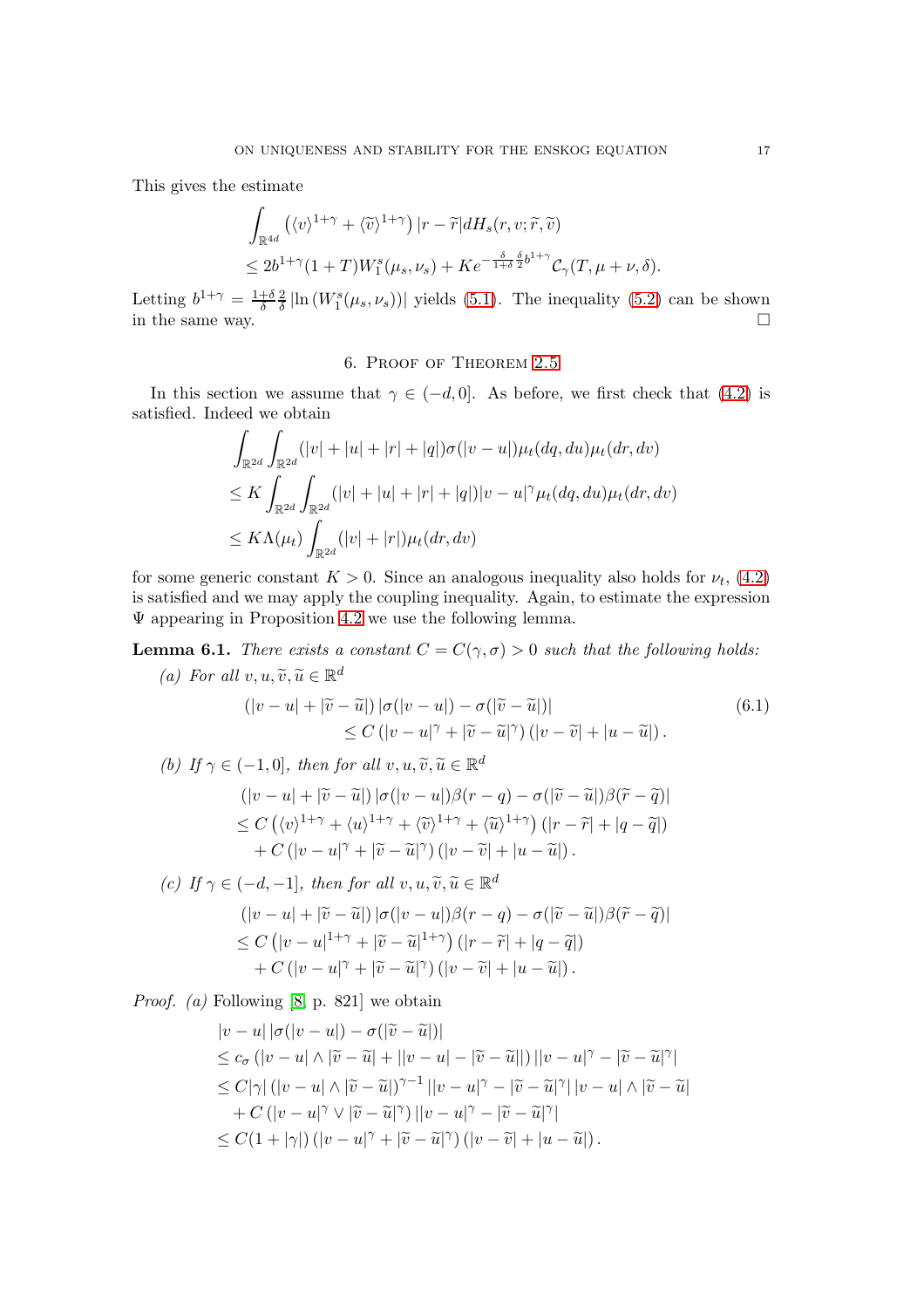The other term can be estimated in the same way.

*(b)* By (a) it follows that

$$
|v - u||\sigma(|v - u|)\beta(r - q) - \sigma(|\widetilde{v} - \widetilde{u}|)\beta(\widetilde{r} - \widetilde{q})|
$$
  
\n
$$
\leq |v - u| (\sigma(|v - u|)|\beta(r - q) - \beta(\widetilde{r} - \widetilde{q})| + \beta(\widetilde{r} - \widetilde{q})|\sigma(|v - u|) - \sigma(|\widetilde{v} - \widetilde{u}|)|)
$$
  
\n
$$
\leq C ((v)^{1+\gamma} + \langle u \rangle^{1+\gamma}) (|r - \widetilde{r}| + |q - \widetilde{q}|) + C (|v - u|^{\gamma} + |\widetilde{v} - \widetilde{u}|^{\gamma}) (|v - \widetilde{v}| + |u - \widetilde{u}|).
$$

The other term is estimated in the same way.

*(c)* In this case we obtain

$$
|v - u||\sigma(|v - u|)\beta(r - q) - \sigma(|\widetilde{v} - \widetilde{u}|)\beta(\widetilde{r} - \widetilde{q})|
$$
  
\n
$$
\leq |v - u| (\sigma(|v - u|)|\beta(r - q) - \beta(\widetilde{r} - \widetilde{q})| + \beta(\widetilde{r} - \widetilde{q})|\sigma(|v - u|) - \sigma(|\widetilde{v} - \widetilde{u}|)|)
$$
  
\n
$$
\leq C|v - u|^{1+\gamma} (|r - \widetilde{r}| + |q - \widetilde{q}|) + C (|v - u|^{\gamma} + |\widetilde{v} - \widetilde{u}|^{\gamma}) (|v - \widetilde{v}| + |u - \widetilde{u}|)
$$
  
\nand similarly for the second term.

From this we deduce the following estimates for Ψ.

<span id="page-17-0"></span>**Lemma 6.2.** *There exists a constant*  $C > 0$  *such that* 

(a) If 
$$
\gamma \in (-d, -1]
$$
, then  
\n
$$
\Psi \leq C \left( |v - u|^{1+\gamma} + |\widetilde{v} - \widetilde{u}|^{1+\gamma} \right) \left( |r - \widetilde{r}| + |q - \widetilde{q}| \right) + C \left( |v - u|^{\gamma} + |\widetilde{v} - \widetilde{u}|^{\gamma} \right) \left( |v - \widetilde{v}| + |u - \widetilde{u}| \right).
$$
\n(b) If  $\gamma \in (-1, 0)$ , then

$$
\Psi \leq C \left( \langle v \rangle^{1+\gamma} + \langle u \rangle^{1+\gamma} + \langle \widetilde{v} \rangle^{1+\gamma} + \langle \widetilde{u} \rangle^{1+\gamma} \right) \left( |r - \widetilde{r}| + |q - \widetilde{q}| \right) \n+ C \left( |v - u|^{\gamma} + |\widetilde{v} - \widetilde{u}|^{\gamma} \right) \left( |v - \widetilde{v}| + |u - \widetilde{u}| \right)
$$

*Proof.* Lemma [6.2](#page-17-0) is now a consequence of

$$
\sigma(|v-u|) \wedge \sigma(|\widetilde{v}-\widetilde{u}|) (|v-\widetilde{v}|+|u-\widetilde{u}|)
$$
  
\n
$$
\leq C (|v-u|^{\gamma}+|\widetilde{v}-\widetilde{u}|^{\gamma}) (|v-\widetilde{v}|+|u-\widetilde{u}|)
$$

and Lemma [6.1](#page-16-0) from the appendix.  $\Box$ 

Below we treat the cases  $\gamma \in (-d, -1]$  and  $\gamma \in (-1, 0)$  seperately.

6.1. Case  $\gamma \in (-d, -1]$ . We obtain from the general coupling inequality together with Lemma [6.2](#page-17-0) and  $H_s \in \mathcal{H}(\mu_s, \nu_s)$ 

$$
W_1^t(\mu_t, \nu_t) \le W_1(\mu_0, \nu_0)
$$
  
+ K  $\int_0^t \int_{\mathbb{R}^{8d}} (|v - u|^\gamma + |\widetilde{v} - \widetilde{u}|^\gamma) (|v - \widetilde{v}| + |u - \widetilde{u}|) dH_s(q, u; \widetilde{q}, \widetilde{u}) dH_s(r, v; \widetilde{r}, \widetilde{v}) ds$   
+ K  $\int_0^t \int_{\mathbb{R}^{8d}} (|v - u|^{1+\gamma} + |\widetilde{v} - \widetilde{u}|^{1+\gamma}) (|r - \widetilde{r}| + |q - \widetilde{q}|) dH_s(q, u; \widetilde{q}, \widetilde{u}) dH_s(r, v; \widetilde{r}, \widetilde{v}) ds$   

$$
\le W_1(\mu_0, \nu_0) + K \int_0^t \int_{\mathbb{R}^{4d}} \Lambda(s, \mu, \nu) |v - \widetilde{v}| dH_s(r, v; \widetilde{r}, \widetilde{v})
$$
  
+ K  $\int_0^t \int_{\mathbb{R}^{4d}} \widetilde{\Lambda}(s, \mu, \nu) |r - \widetilde{r}| dH_s(r, v; \widetilde{r}, \widetilde{v})$   

$$
\le W_1(\mu_0, \nu_0) + K \int_0^t \left( \Lambda(s, \mu, \nu) + \widetilde{\Lambda}(s, \mu, \nu) \right) W_1^s(\mu_s, \nu_s) ds,
$$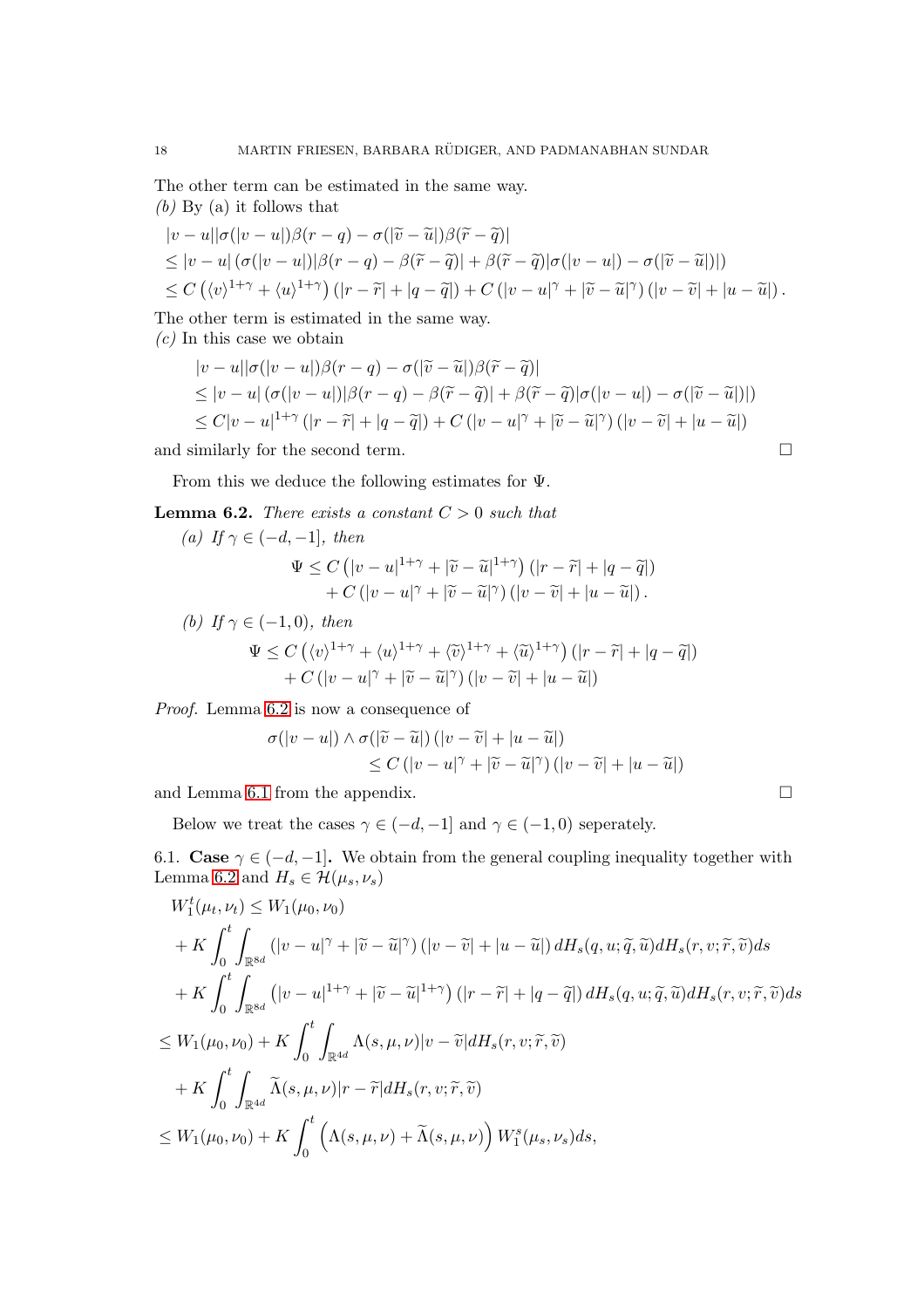where we have used  $|v - \tilde{v}| \le |(r, v) - (\tilde{r}, \tilde{v})|_{s}$  and  $|r - \tilde{r}| \le (1 + T)|(r, v) - (\tilde{r}, \tilde{v})|_{s}$  and

$$
\widetilde{\Lambda}(s,\mu,\nu) = \sup_{u \in \mathbb{R}^d} \int_{\mathbb{R}^{2d}} |v - u|^{1+\gamma} d(\mu_s + \nu_s)(r,v).
$$

Since  $1 + \gamma \leq 0$  we obtain  $|v - u|^{1+\gamma} \leq 1 + |v - u|^\gamma$  and hence  $\tilde{\Lambda}(s, \mu, \nu) \leq 1 + \Lambda(s, \mu, \nu)$ gives

$$
W_1^t(\mu_t, \nu_t) \le W_1(\mu_0, \nu_0) + K \int_0^t (1 + \Lambda(s, \mu, \nu)) W_1^s(\mu_s, \nu_s) ds.
$$

The assertion follows from the classical Gronwall lemma.

6.2. Case  $\gamma \in (-1,0)$ . Proceeding as before we obtain from the coupling inequality and Lemma [6.2](#page-17-0)

$$
W_1^t(\mu_t, \nu_t) \le W_1(\mu_0, \nu_0)
$$
  
+
$$
K \int_0^t \int_{\mathbb{R}^{8d}} (|v - u|^\gamma + |\widetilde{v} - \widetilde{u}|^\gamma) (|v - \widetilde{v}| + |u - \widetilde{u}|) dH_s(q, u; \widetilde{q}, \widetilde{u}) dH_s(r, v; \widetilde{r}, \widetilde{v}) ds
$$
  
+
$$
K \int_0^t \int_{\mathbb{R}^{8d}} (\langle u \rangle^{1+\gamma} + \langle \widetilde{u} \rangle^{1+\gamma}) |r - \widetilde{r}| dH_s(q, u; \widetilde{q}, \widetilde{u}) dH_s(r, v; \widetilde{r}, \widetilde{v}) ds
$$
  
+
$$
K \int_0^t \int_{\mathbb{R}^{8d}} (\langle v \rangle^{1+\gamma} + \langle \widetilde{v} \rangle^{1+\gamma}) |r - \widetilde{r}| dH_s(r, v; \widetilde{r}, \widetilde{v}) ds
$$
  

$$
\le W_1(\mu_0, \nu_0) + K \int_0^t (1 + \Lambda(s, \mu, \nu)) W_1^s(\mu_s, \nu_s) ds
$$
  
+
$$
K \int_0^t \int_{\mathbb{R}^{4d}} (\langle v \rangle^{1+\gamma} + \langle \widetilde{v} \rangle^{1+\gamma}) |r - \widetilde{r}| dH_s(r, v; \widetilde{r}, \widetilde{v}) ds
$$
  

$$
\le W_1(\mu_0, \nu_0) + K \mathcal{C}_{\gamma}(T, \mu + \nu, \delta) \int_0^t W_1^s(\mu_s, \nu_s) (1 + \Lambda(s, \mu, \nu) + |\ln(W_1^s(\mu_s, \nu_s)|)|) ds,
$$

where in the last inequality we have used similar arguments as in the proof of  $(5.1)$ . This implies the assertion.

### Appendix A. Some Gronwall inequality

The following lemma is due to [\[5,](#page-19-11) Lemma 5.2.1, p. 89].

**Lemma A.1.** Let  $\rho$  be a nonnegative bounded function on  $[0, T]$ ,  $a \in [0, \infty)$  and g be a *strictly positive and non-decreasing function on*  $(0, \infty)$ *. Suppose that*  $\int_0^1$  $\frac{dx}{g(x)} = \infty$  and

$$
\rho(t) \le a + \int_0^t g(\rho(s))ds, \quad t \in [0, T].
$$

*Then*

*(a)* If  $a = 0$ *, then*  $\rho(t) = 0$  *for all*  $t \in [0, T]$ *. (b)* If  $a > 0$ , then  $G(a) - G(\rho(t)) \le t$  where  $G(x) = \int_x^1$ dy  $\frac{dy}{g(y)}$ .